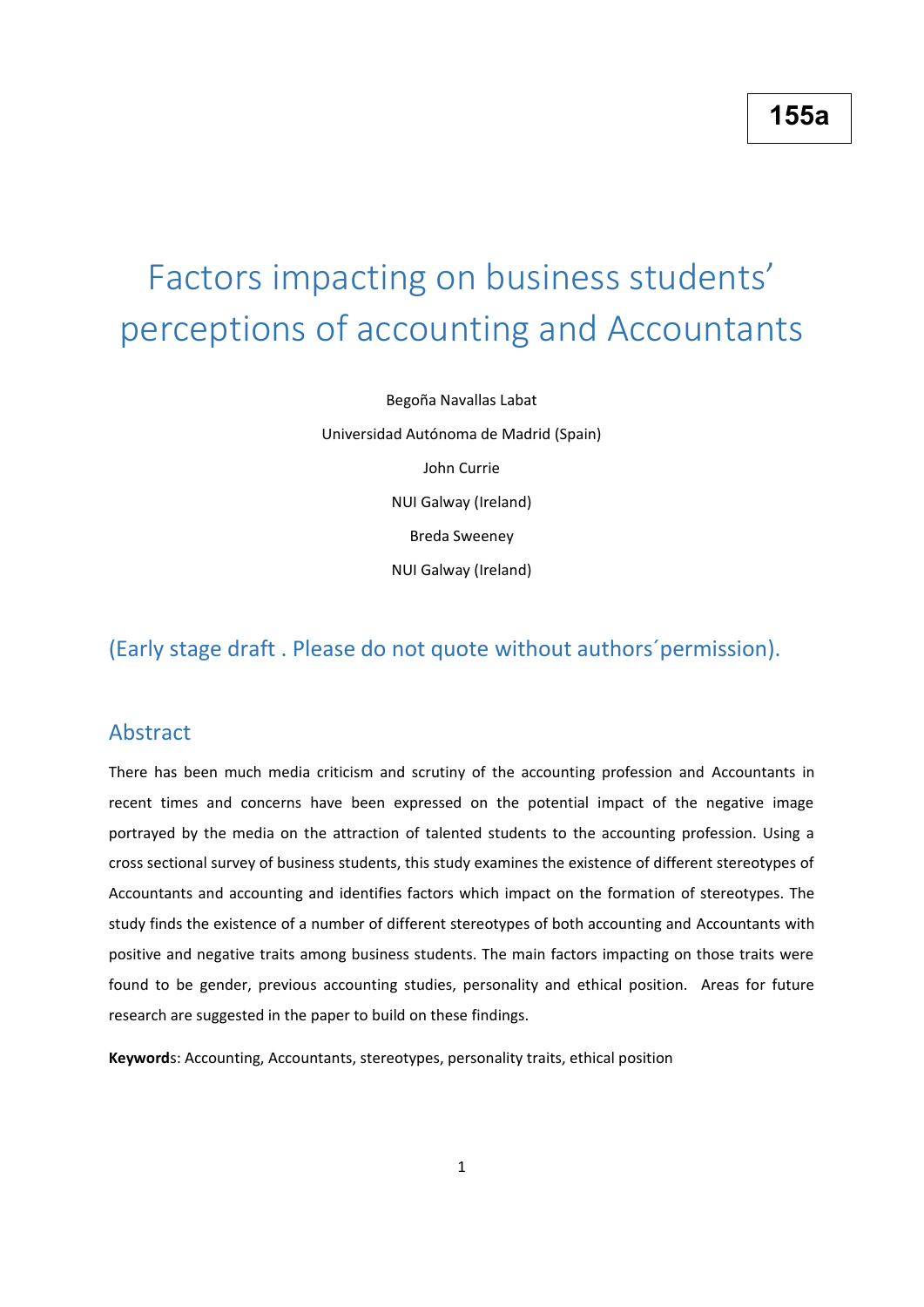## 1. Introduction

The popular children's writer David Walliams described one of the characters in "Grandpa's Great Escape" as follows:

'Jack's father was an accountant. He spent all day doing long boring sums and didn't find it easy to express his feelings' (p. 58)

A stereotype occurs when the social perception of a particular group leads to a simplification and generalization of that group (Albu et al., 2011), based on the probability that they have a given attribute (Allport, 1979), thus creating beliefs about the characteristics of groups of individuals (Stangor, 2000). There are undoubtedly many stereotypes of Accountants in the popular media and the depiction in Grandpa's Great Escape is but one. While Accountants have frequently been the subject of ridicule in these depictions, recent financial scandals have brought much negative publicity to the accounting profession. This is likely to have consequences for attraction of talent to the profession and the esteem with which the profession is held in society.

The main objective of this paper is to examine the current perception of business students of the accounting profession and of Accountants. A distinction is drawn between perceptions of the accounting profession and of Accountants, as the social image of the profession itself may differ from the characteristics expected of Accountants (Richardson et al, 2015) and therefore stereotypical perceptions can be found on both the accounting profession (tasks and duties) and the Accountants (personality charateristics).

As set out by Hinton (2000), there are three conditions that help to define a stereotype: A group of people are identified by specific characteristics; a set of additional characteristics are attributed to the group; and when identifying a person as member of the group the stereotypical characteristics are fully applied to him/her. Wells (2015) explained that the cognitive process of forming perceptions about certain groups usually involves the assignament of labels and these labels are called precisaly stereotypes. Therefore, stereotyping in this context have a similar meaning to general perception or public image as stereotypes are the label given to a particular group.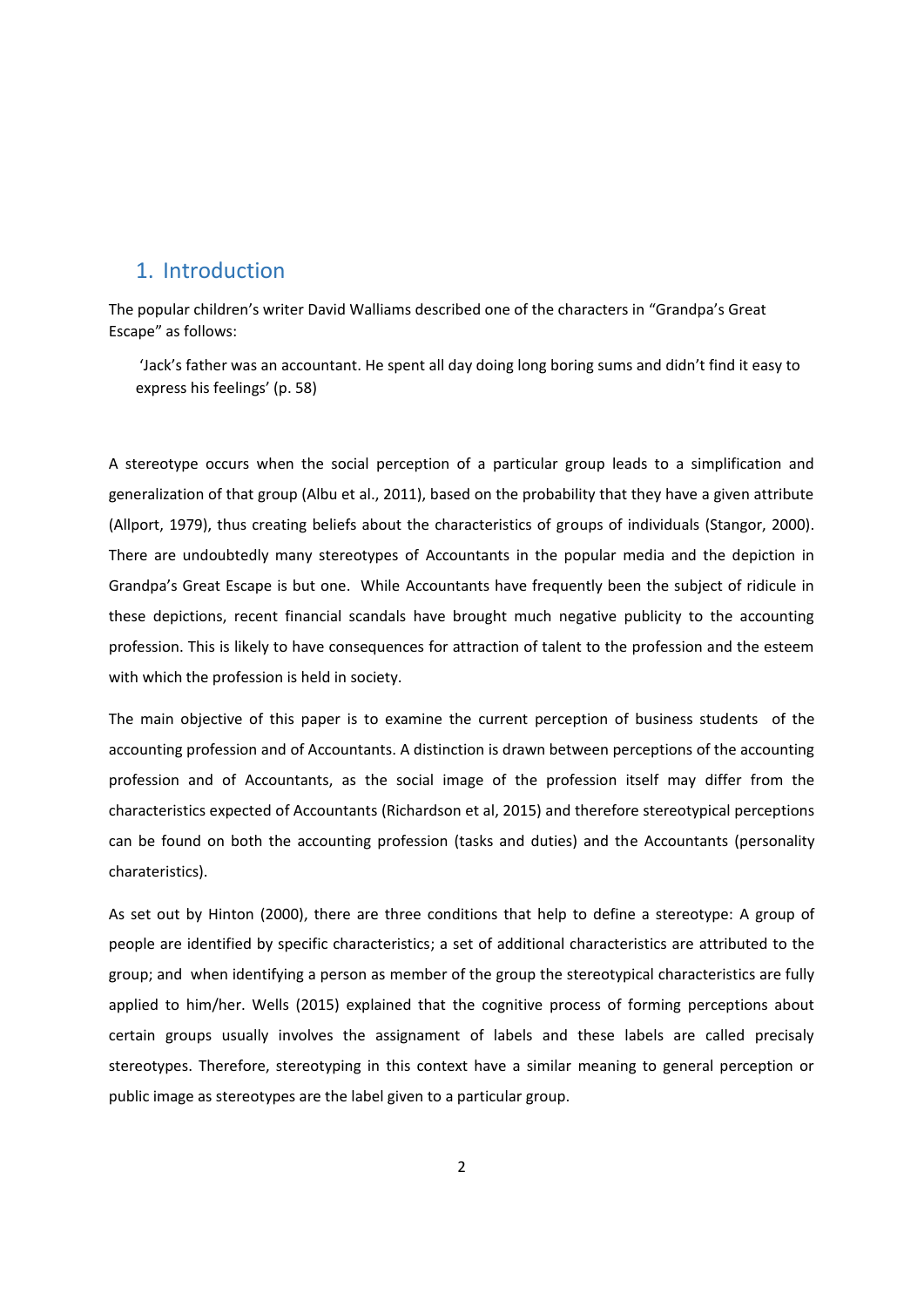Previous literature has shown that stereotypes of Accountants have positive and negative traits: Accountants are expected to be boring and dull (Dimnik and Felton, 2006; Smith and Jacobs 2011) but trustful and reliable (Carnegie and Napier, 2010) sometimes with mixed perceptions ("boring but honest") as pointed by Friedman and Lyne (2001).The perception of Accountants is usually intertwined with the perception of the profession itself (Richardson et al, 2015). The accounting stereotypes goes from the traditional bookkeeping activity to the contemporary role of modern accounting (Carnegie and Napier, 2010). Recent financial scandals have impacted on perceptions of accounting and the accounting profession and it is unclear if descriptions of stereotypes in the literature are the same as the sterotypes which exist currently in people's minds. Therefore, the first objective of the study is to identify the stereotypes of accounting and Accountants as they currently exist among accounting and business students. The second objective of this paper is to examine a number of factors affecting the formation of stereotypes.

The paper contributes to the literature by presenting empirical evidence of the existence of stereotypes on accounting and Accountants based on the dimensions suggested by Richardson (2015)<sup>1</sup>. Stereotypes of the accounting profession are found with positive and negative traits as expected (accounting is useful, accounting is mechanical, accounting is knowledge based and accounting is dry). Empirical evidence is also found on those stereotypes related to Accountants (Accountants are dreary, Accountants are tragic, Accountants are professionals, Accountants lack morals) and therefore identifying the stereotypes of the profession and the professional.

In addition, the paper finds that gender and previous studiesof accounting are two significant factors in explaining differences in these stereotypes.

The remainder of this paper is structured as follows. The second section presents a review of the existing literature and formulates a number of hypotheses and research questions. The third section describes the sample and research methods employed in testing the hypotheses. The results and discussion are then presented in section 4 and section 5 contains concluding remarks.

1

 $1$  Richardson thesis (2015) categorised two basic roles (traditional bookkeeping and contemporary profesional role). Nuancing the positive and negative elements of the two basic stereotypes creates subtypes that become distinguishable variations of the traditional and contemporary role for both accounting and Accountants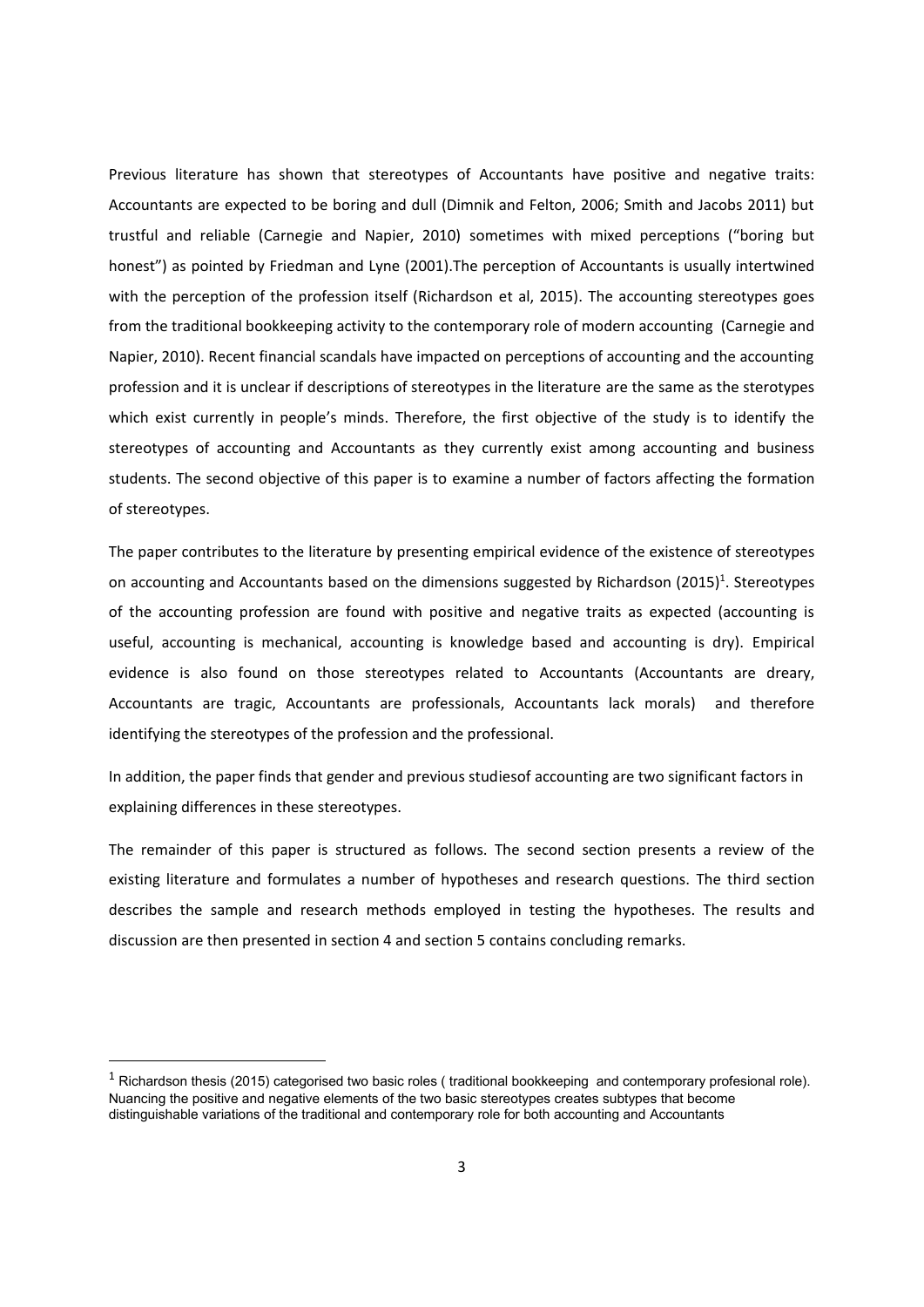# 2. Literature review and hypotheses development

#### **Existing stereotypes**:

Previous literature has shown evidence of the existence of stereotypes of accounting and Accountants. From literature (Carnegie and Napier, 2010) to movies (Dimnik and Felton, 2006) and popular culture (Evan and Frasier, 2012), the accounting profession has been widely represented by stereotypes which are often said to be inaccurate and harmful (Richardson et al, 2015; Wells, 2015; Wells, 2017).

Any stereotype has positive and negative traits, and the accountant has traditionally been shown as a dull, boring and timid character (Smith and Jacobs, 2011), weak and unimaginative (Smiths and Briggs 1999, Smiths and Jacobs, 2011), but sometimes reliable and honest (Fisher & Murphy 1995, Evans & Jacobs 2010). A negative perception related to the corruption and fraud role of Accountants (Friedman and Lyne, 2001, Smith and Jacobs, 2011) is likely to have emerged more strongly after an economic or financial scandal (Mc Can et al, 2015). While acknowledging positive trains, Richardson et al. (2015) concludes that the stereotypical accountant generally appears in a negative way.

A negative stereotype is a particular concern for a profession which is based on reputation and social acceptance by the community in accordance with the legitimacy theory (Deegan, 2000). It is worrying for the profession that society generally expects individual people to act in line with their stereotype (Miley & Read 2012).

Previous literature pointed out the mismatching between the skills and competences the accounting profession requires, as a real accounting education gap (Bui and Porter, 2010), with a general perception of the accounting profession that does not reflect the duties performed by Accountants in the 21st century (Albrecht and Sack 2000). We expect a higher knowledge and contact with accounting to bring a better perception of the accounting discipline and the role of its professionals. A better understanding and deeper contact with accounting, in line with the contact hypothesis might bring a more positive portrait of accounting and Accountants (Wells 2017, Friedman and Lyne, 1997).

A consequence of negative stereotypes may be that students with the appropriate skills and capabilities may be discouraged from entering the profession (Albrecht & Sack, 2000). To reverse the effects of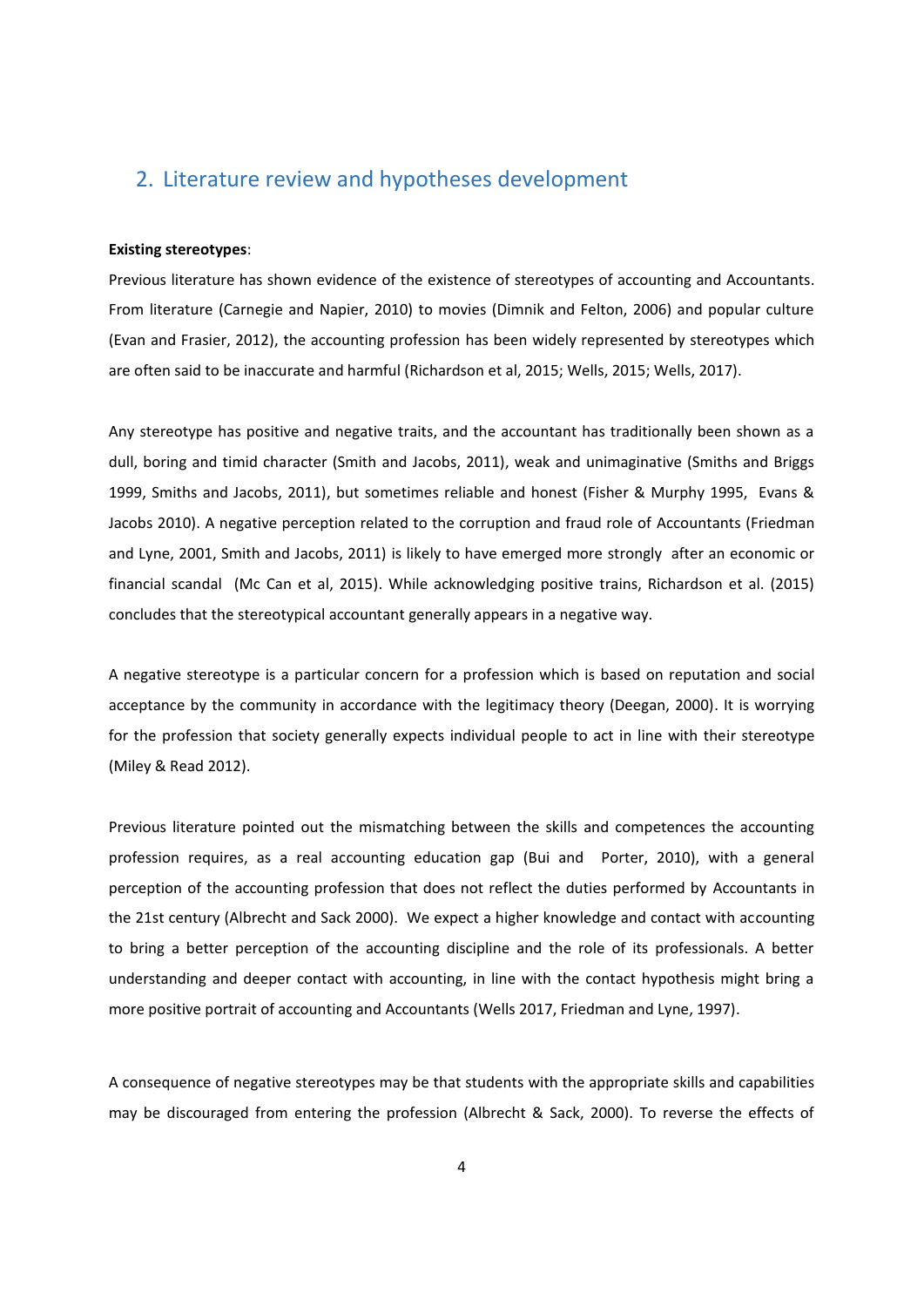negative stereotypes, accounting firms have enhanced the positive message sent from their corporate webpages, as essentially they do not want to recruit a beancounter (Jeacle, 2008). They have moved to creating an image of a value adding expert (Ewing et al. 2001) in an effort to avoid a self-fulfilling prophecy (Friedman & Lyne, 2001).

Richardson et al. (2015) point out that stereotypes of the accounting profession (professional role performed by Accountants) are sometimes intertwined with stereotypes of Accountants (characterised by perceived personality traits), with physical and personality traits dominating the perception of the professional tasks. As explained by Fiske et al (2002), group stereotypes have two dimensions: personal attributes and task performance.

While the accounting profession has evolved along with the financial markets (Albrecht and Sack, 2000), facing a significant transformation (Hopwood 1994), the social perception of accounting as a bookkeeping activity is almost the same one it was fifty years ago (Parker, 2000; Coate et al, 2003). Previous studies show that the accounting profession is viewed as less challenging, less interesting with less interaction with others, less glamorous and less social status compared to other careers such as law, engineering, or medicine (Wells and Fieger, 2006, Hardin et al., 2000). The accounting profession is portrayed as not compatible with creativity (Albrecht & Sack 2000). Accounting is expected to have a predictable curriculum and to be routine and boring (Mathews et al. 1990). As a consequence, students who possess the skills and abilities required by the profession, may be directed to other career opportunities (Hardin et al, 2000).

Given that existing accounting literature has not separated the stereotypes of the accounting profession from the personal traits related to Accountants (Richardson et al, 2015), this study examines the existence of separate stereotypes of Accountants and the accounting profession. This examination of the existence of separate stereotypes is important for addressing the formation and changing of stereotypes. It is only by understanding the different types of stereotypes that efforts can be directed to changing perceptions of roles and tasks separately to efforts to change perceptions of personal characteristics. Therefore, the first hypothesis of this paper is the following:

# **H1: There are separately identifiable stereotypes of accounting and Accountants with positive and negative traits**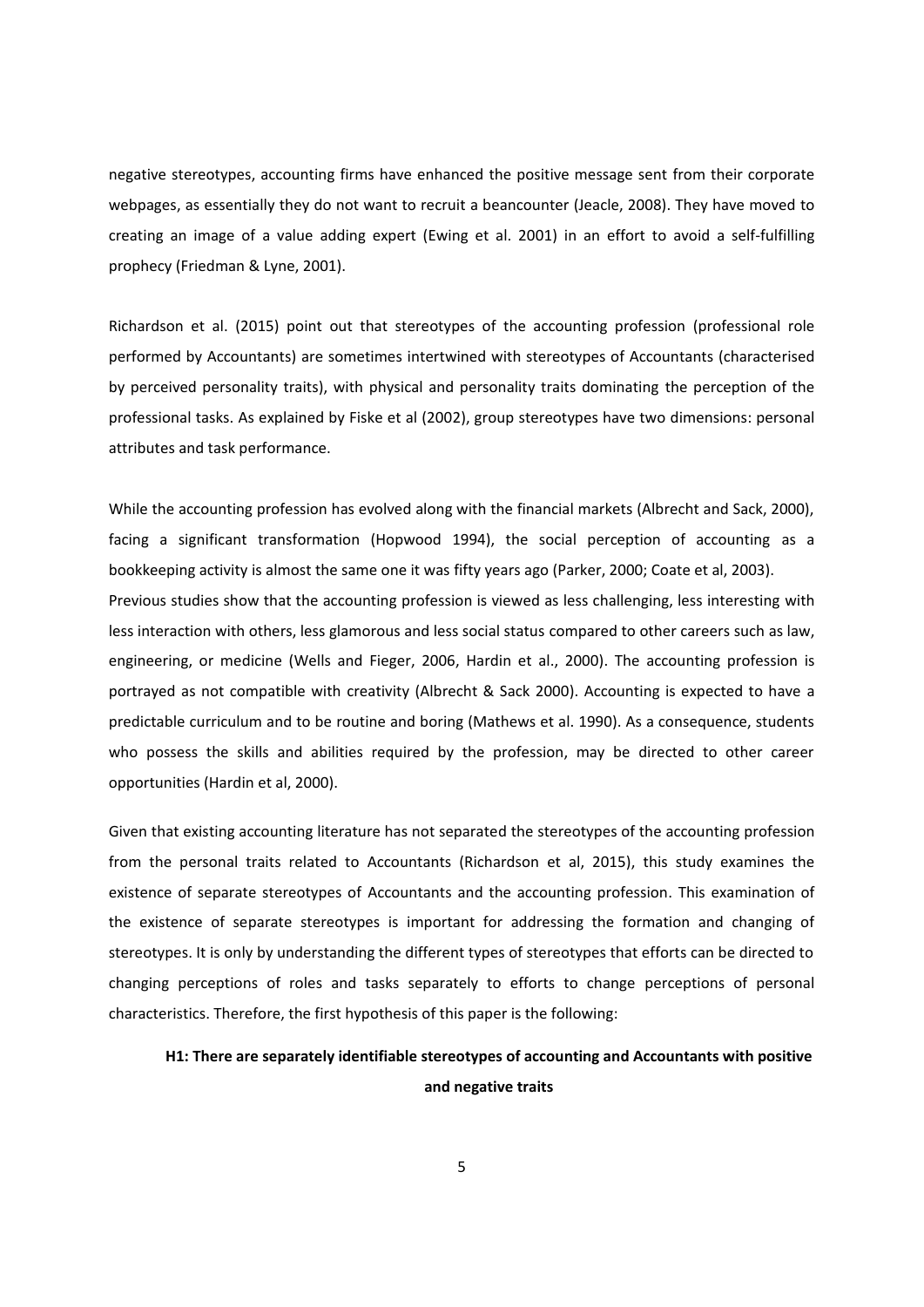#### **Factors affecting the formation of stereotypes**

Despite the extended literature about stereotypes of the accounting profession, most of the studies describe the stereotype and its public perception: Accountants portrayed in films (Dimnik and Felton, 2006, Felton et al, 2008,) music (Smiths and Jacobs, 2011) or literature (Carnegie and Napier, 2010) and little research examines how these stereotypes are formed (Warren & Parker, 2009*)* . The consequence of this perception is that it becomes a self-fulfilling prophecy (Friedman & Lyne, 2001) and students with appropriate skills are discouraged from entering the profession (Albrecht & Sack, 2000), particularly the "best and brightest" (Cory, 1992; Smith & Briggs, 1999). Saeman & Crooker (1999) found that the initial negative perception improves following deeper contact with the profession.

According to Holland (1973), behavioural studies suggest that individuals decide their career on vocational stereotypes, and stereotyping (or the prototypical perception of a group) is generally formed in the early years of a person's life (Richardson et al, 2015) through socialisation processes. These processes include not only the exposure to social media such as television or cinema, but also the opinions and perceptions of closer people (such as parents and teachers) and institutions (such as schools or universities). Family and friends can be considered as the strongest transmiters of culture stereotypes (Mackie et al., 1996 ) .

Previous studies found evidence that a significant number of students decide their professional career while still at high school and their teachers are key in this decision making process (Hardin et al 2000). Wells and Fieger (2006) found that high school teachers do not have a very positive opinion of accounting as an interesting career opportunity relative to other careers, which discourages students (Fisher & Murphy, 1995; Byrne and Willis, 2005). A lack of understanding about the profession among high school teachers and counsellors has been pointed to in previous research (O'Bryan, and Quirin,2000 and Wells and Fieger, 2006).Some studies point to the benefits of increasing contact with the accounting profession, showing a better perception of Accountants with increased knowledge and exposure (Friedman and Lyne ,1997, Fedoryshyn and Tyson, 2003). While results are mixed, findings suggest that contact with Accountants is one of the most effective way to change perceptions of the profession (Cory 1992, del Campo et al, 2016) ). However, these changes relate the duties performed (Wells, 2017) and this may not necessarily a changed perception of the accountant personality.

Some authors have studied the personal characteristics that may affect the perception of accounting and Accountants. Saeman & Crooker (1999) found that students with a high creativity self-perception are discouraged by the beancounter image of the profession and creative people were therefore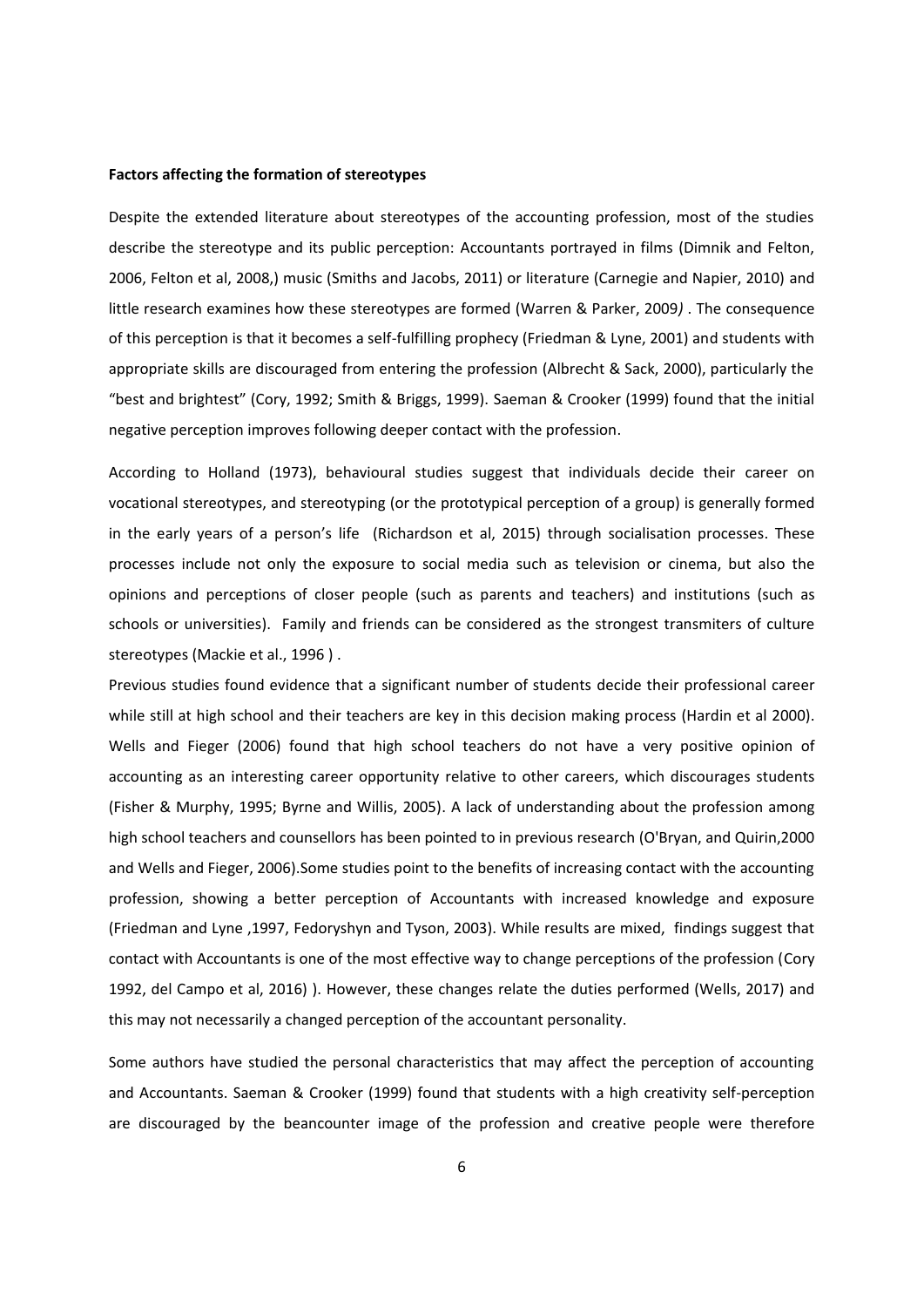encouraged to focus on careers others than accounting (Hermanson et al, 1995; Saemann & Crooker, 1999).

Gender is also identified as a factor affecting perceptions of the accounting profession, not only because women joined the labour market later, but also because men and woman have different perception of the world engaging with it in a different way (Hames, 1994), and may present different ethical positions (Sharp et al, 1998). As explained by Hines (1988), accounting both reflects and shapes reality, as in the accounting profession women have traditionally achieved lower performance evaluations (Jonnergard et al, 2010), and are generally perceived as less likely to succeed (Anderson et al, 1994). Mothering difficulties for professional women (Dambrin and Lambert, 2008) and the glass ceiling (Broadbent et al, 2008) have proved challenging for women.

We expect students with a higher self-perception of their creativity to have a poorer perception of Accounting and Accountants, as there is a general perception of accounting as a highly based on rules profession and Accountants as obsessed with details, and lack creativity (Albrecht and Sack, 2000, Carnegie and Napier 2010), and more creative students are discouraged by the image of "order and precision" (Saemann and Croker, 1999).

Given the previous findings, previous knowledge of the accounting profession, gender, and creativity are expected to affect the perception of accounting and Accountants:

# **H2: There are significant differences in the perceptions of accounting and Accountants related to (a) previous accounting studies , (b) contact with the profession (c) first year students (d) gender, and (e) creativity personality**

#### **Ethical position:**

Accounting scandals have had a negative effect on the credibility of the profession (Mc Cann et al 2015), as Accountants were perceived to have had a role in the in the frauds committed (Carnegie & Napier 2010, Smith & Jacobs 2011). These accounting scandals are likely to have impacted the stereotypes of Accountants and accounting. It would be expected that the stereotypes would differ between individuals with different relativist/idealist positions (Forsyth, 1980). Moral philosophy refers to the relativist and/or idealist position, where relativism describes the rejection of universal moral principles and rules, and idealism refers to the perception of the consequences of an action, and how they affect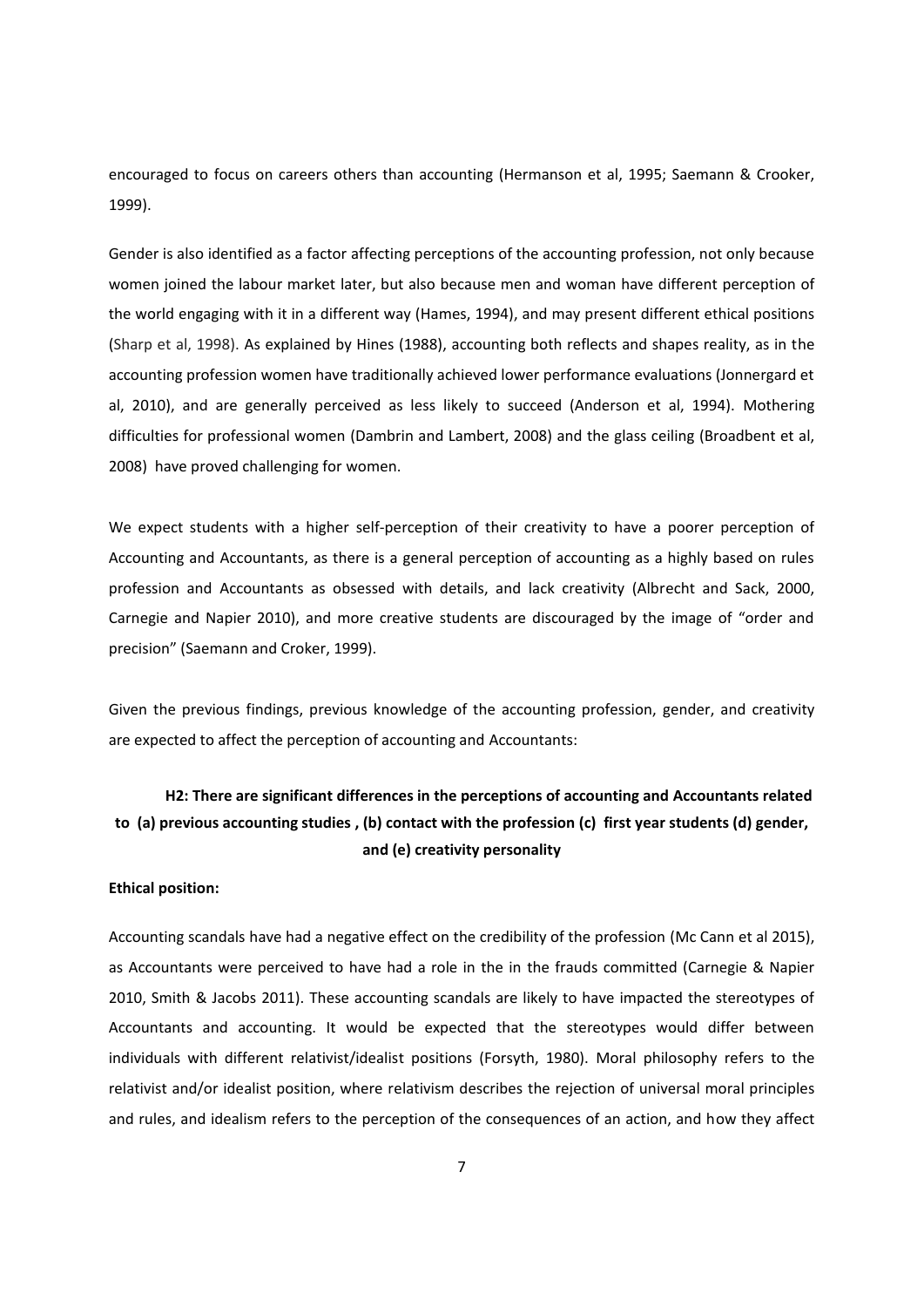the welfare of others (Forsyth, 1980). Based on Forsyth (1980) and Barnett et al (1994), individual can be classified into four categories, depending on their position on idealism and relativism as shown at Figure 1.

#### (insert Figure 1 about here)

Previous literature has found empirical evidence on the relationship between individuals' moral position and their ethical judgements (Barnett et al., 1994; Bass et al., 1999). According to Forsyth (1992), idealism measures how the welfare of others affects individual decisions and those with higher idealistic personalities will be concerned about public interests in their decisions. Relativism measures to what extent individuals apply a common moral code depending on their idiosyncratic circumstances. Elias (2002) found that individuals who are higher in idealism, or lower in relativism, judged earnings management more harshly, and that is, more unethical.

It is likely that the degree of blame attributed to Accountants as a result of the financial scandals and consequently their perception of Accountants and accounting will differ depending on the ethical position of an individual.

.

# **H3: There are significant differences in perceptions of accounting and Accountants based on an individual's ethical position**

## 3.Research Method

To test the hypotheses in this study, a cross sectional survey questionnaire is used. The sample consisted of students enrolled in an Irish University. Data was collected in Autumn and the anonymity was assured. Students were given a pen and paper survey with 4 sections. The first section was about demographical data, shown on table 1. The second section asked the students about their perceptions about stereotypes of accounting and Accountants, the third section measures students´creativity selfperception personality and finally the forth section garthered information about their ethical position

#### **Variable measurement:**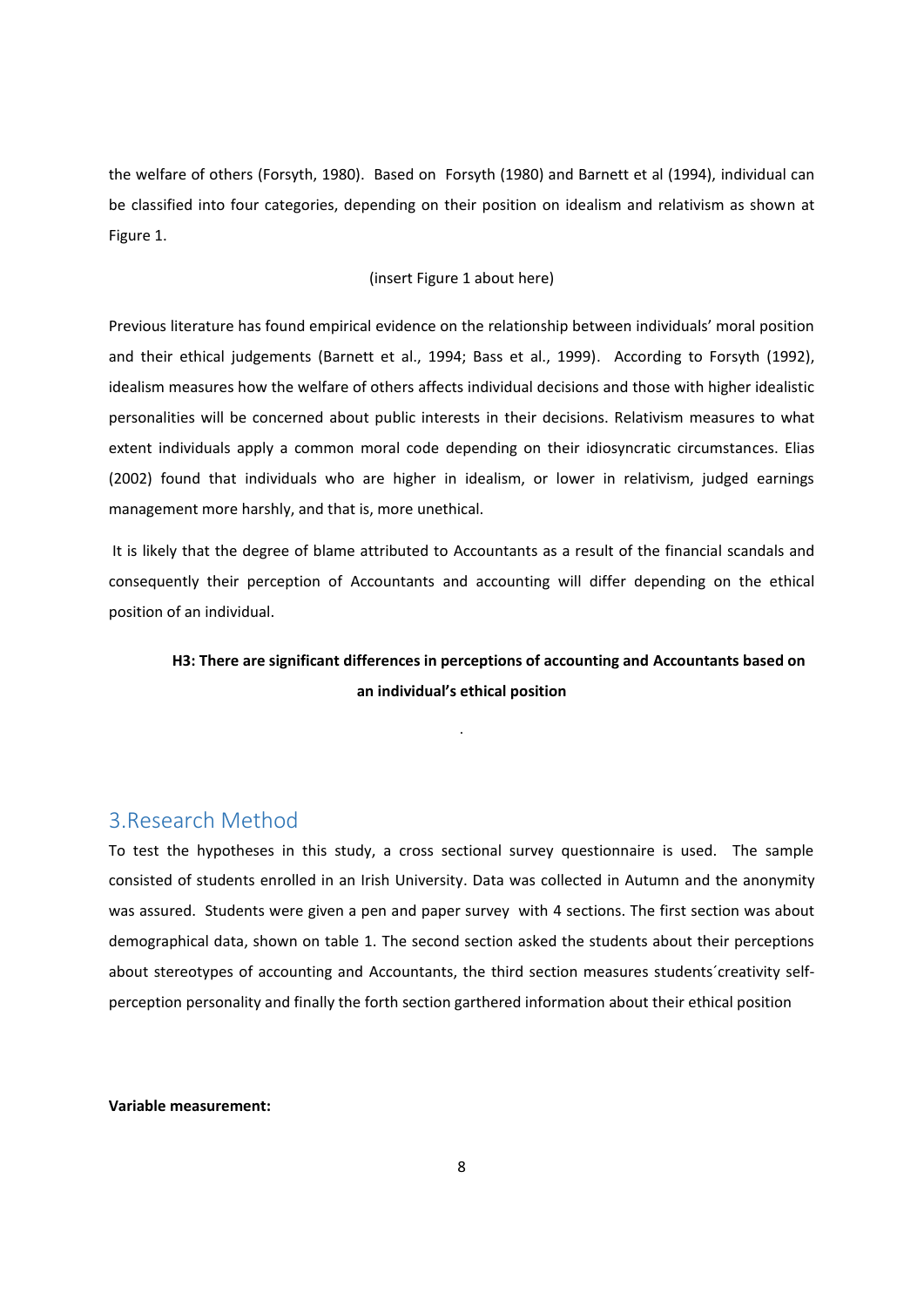#### Stereotypes:

Richardson et al (2015) carried out a comprehensive literature review on perceptions of accounting and Accountants and identified the most common perceptions evidenced in the literature. He calls for empirical studies to examine the validity of these measures. Based on Richardson's literature review we have measured stereotypes based on 48 statements (using a 1-7 likert scale) reflecting the portrayal of Accountants and accounting (refer appendix A for survey) in the media (Richardson, 2015). These statements can be classified in two dimensions (Bookkeeping activity and Contemporary role) with positive and negative traits for both Accounting and Accountants, as shown on Appendix B. Independent variables:

- Previous accounting studies:

Students were asked abouttheir previous knowledge of accounting. The answers may vary from No previous accounting studies; only studies at the Junior Certificate level; studies at Junior Cert and Leaving Certificate; and studies only at Leaving Certificate level.

- First year students:

Participants are classifed in first year students and non first year students - Working experience:

Participants were asked about their previous working experience and previous contact with the job market. Answers can be yes for previous experience or no otherwise.

- Gender:

Students are classified in two groups, male and female students..

#### - Creativity self-perception:

A creativity self-perception variable was included in the survey taken from Saemann and Croker (1999) and based on Gough's 30-item Creative Personality Scale (CPS) (Gough, 1979). Students were asked to indicate which of the 30 personality characteristics regarding creativity best described them. Of the 30 adjectives, 12 of them implied lower creativity and were scored negatively, thus the variable range was - 12 and +18.

#### - Ethical position

An Ethics Position Questionnaire (EPQ) was also included with 10 individualistic-10 relativistic statements as used by Bryan et al (2011) and based on Forsyth's (1980) measurement found to be a two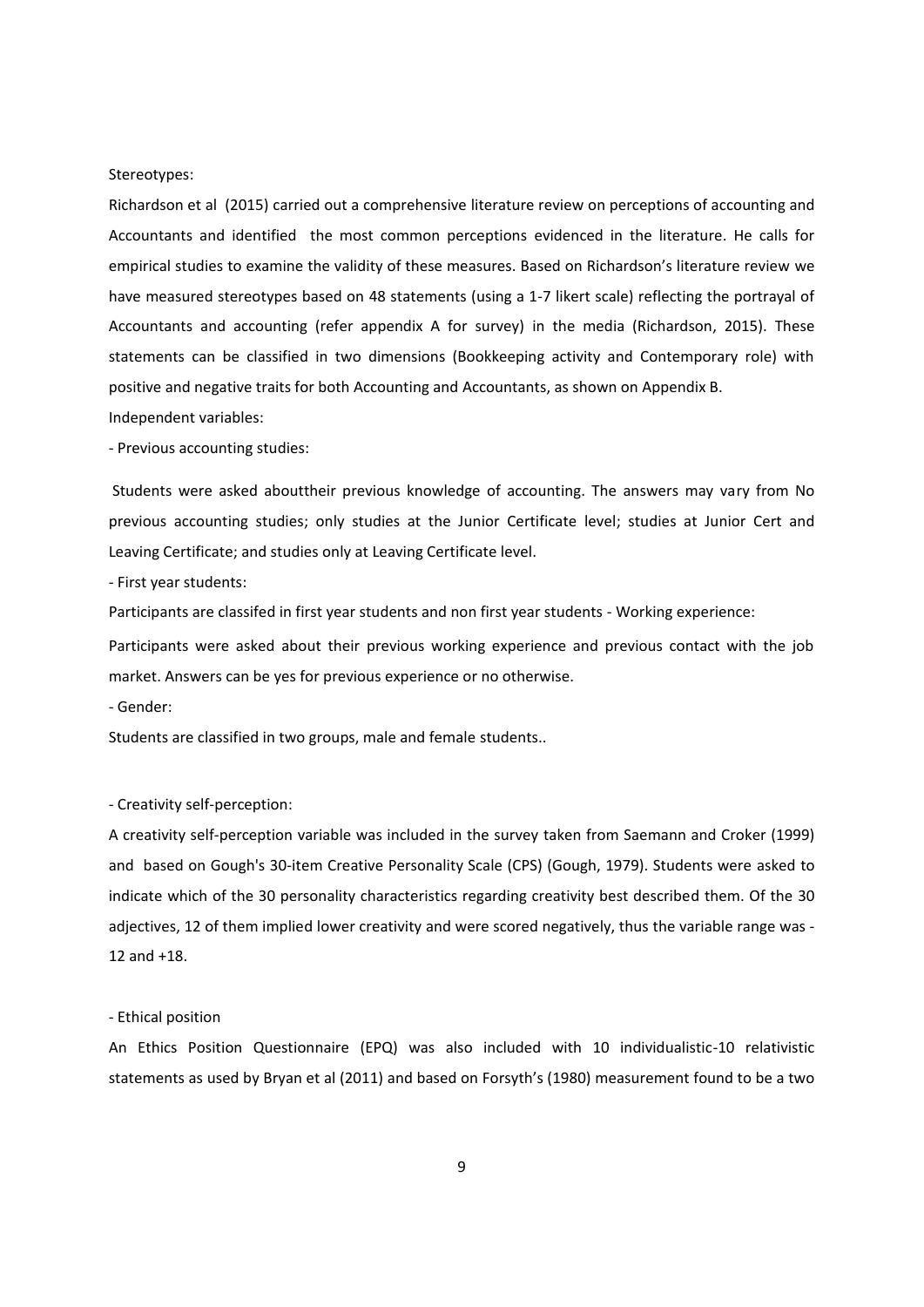factor structure and with adequate reliability and validity (Bryant et al, 2001; Elias, 2002). Students were asked to indicate the extent of their agreement on a 1 to 7 likert scale.

After excluding those surveys that were not properly answered, our final sample is composed by 516 answers whose descriptive statistics can be found on Tables 1 and 2.

(Insert Table 1 here)

(insert Table 2 here)

# 4 Results and discussion

#### **Exploratory Factor analysis**

Exploratory factor analysis was carried out on the 24 statements of perceptions of accounting 24 statements of perceptions of Accountants. Sample size is above the minimum recommended level of X (Young and Perarce, 2013).

#### Accounting stereotypes:

To run an exploratory analysis, we first check the correlation between our variables, excluding those with lower correlations (<0,3). No correlations over 0,9 that could indicate multicollinearity problems were found, as the later determinant score showed.

Before the exploratory factor analysis was run, statements with correlations of less than 0.3 were excluded. No correlations of greater than 0.9 existed indicating that multicollinearity was not a problem. EFA results revealed four factors with eigenvalues>1.0, which explain 62,78% of the total variance. The KMO value was 0.774 , above the recommended value of 0.6 and the Bartlett´s Test of Sphericity shows statistical significance, thus supporting the factorability. The first factor accounts for 27.15% of the variance. Table 3 shows factor loadings for accounting perceptions, revealing strong loadings when using Varimax rotation. Factor loading are above 0,5 and a high number of them above 0,7, indicating how these variables contribute to the factor.

When analysing the reliability of the factor solution (Table 4) , we get positive results for the four groups, with Cronbach Alpha slightly low for two of the constructs (Accounting is mechanical, Accounting is knowledge based), but acceptable and in line with prior research (García Osma et al, 2018), supporting its reliability.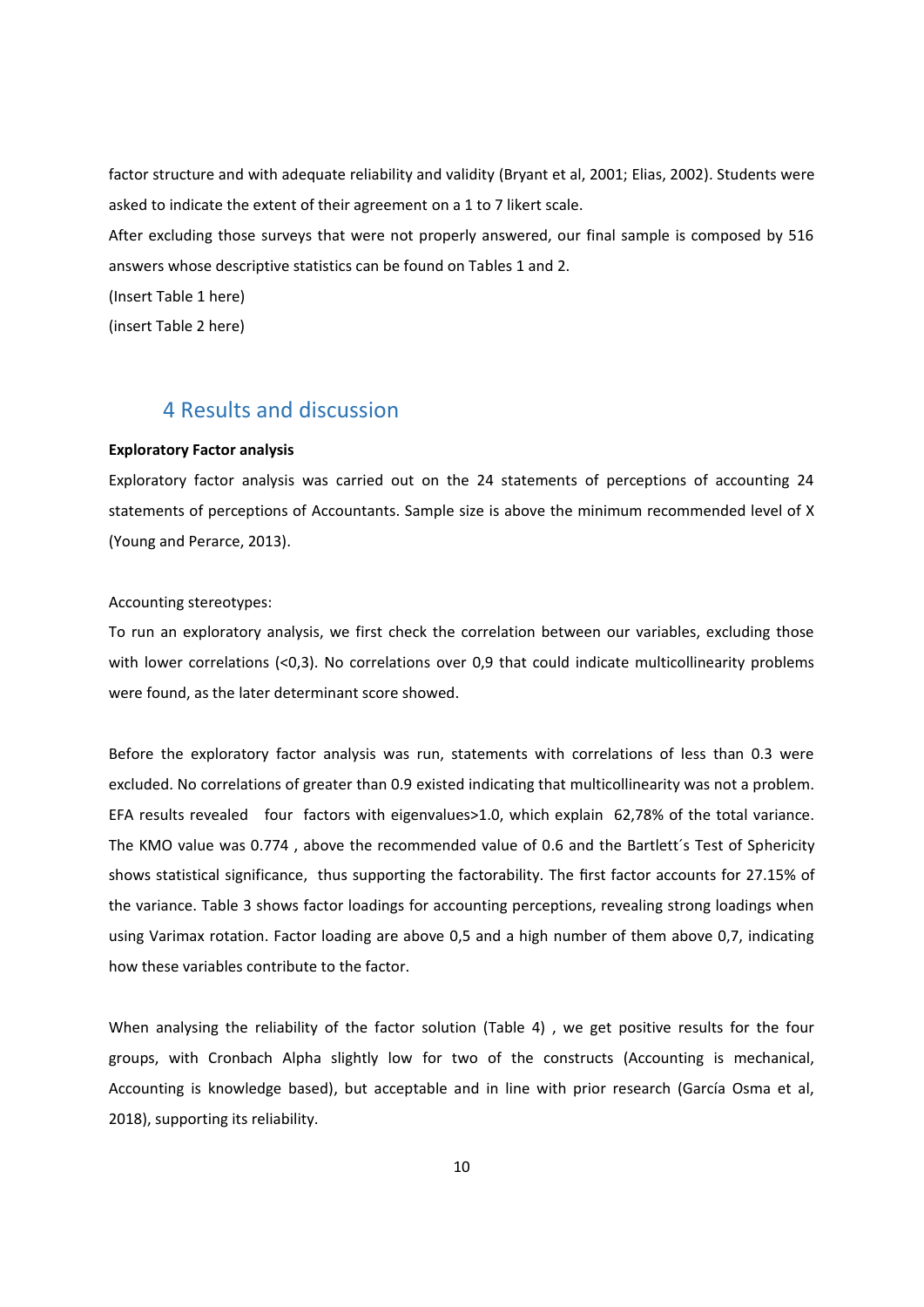(Insert Table 3 here) (Insert Table 4 here)

#### **Accountants stereotypes:**

We run an exploratory factor analysis for all items related to Accountants perceptions. We excluded those variables with lower correlation coefficients and those loading on more than one factor. Our study results in four factors with eigenvalues>1.0, that explains 60,03% of the variance. KMO test (0,879) and Bartlett test (0,00) are acceptable, supporting the factorability of the matrix. The Cronbach Alpha for the exploratory factor analysis is 0,814, above the minimum recommended level. Table 5 shows factor loadings for Accountants perceptions, revealing strong loadings also when using Varimax rotation.

When analysing the reliability of the factor construction (Table 6), Cronbach Alpha's are above 0,7 for each factor indicating acceptable reliability in line with prior research (García Osma et al, 2018).

(Insert Table 5 here) (Insert Table 6 here)

The results of this analysis support the presence of different dimensions of stereotypical perceptions of Accountants (Accountants are dreary, Accountants are tragic, Accountants are professional Accountants are lacking morals) and accounting (Accounting is useful, accounting is mechanical, accounting is knowledge based and accounting is dry) as suggested by Richardson et al (2015) . Table 7 shows the values for the factors created.

#### (Insert Table 7 here)

As show on the correlation matrix, there are statistically significant correlations between these perceptions, suggesting a relationship between the perception of Accounting and Accountants. As expected, we find that the factors comprise positive and negative traits (Carnegie and Napier, 2010). For example, there are positive and statistically significant correlations between the statements 'Accounting is useful' and 'Accounting is mechanical'. The correlations are strongest for those statements related to the perceptions of Accountants particularly for those statements that imply a *negative* perception of Accounting and Accountants. As table 7 shows, the statement 'Accounting is dry'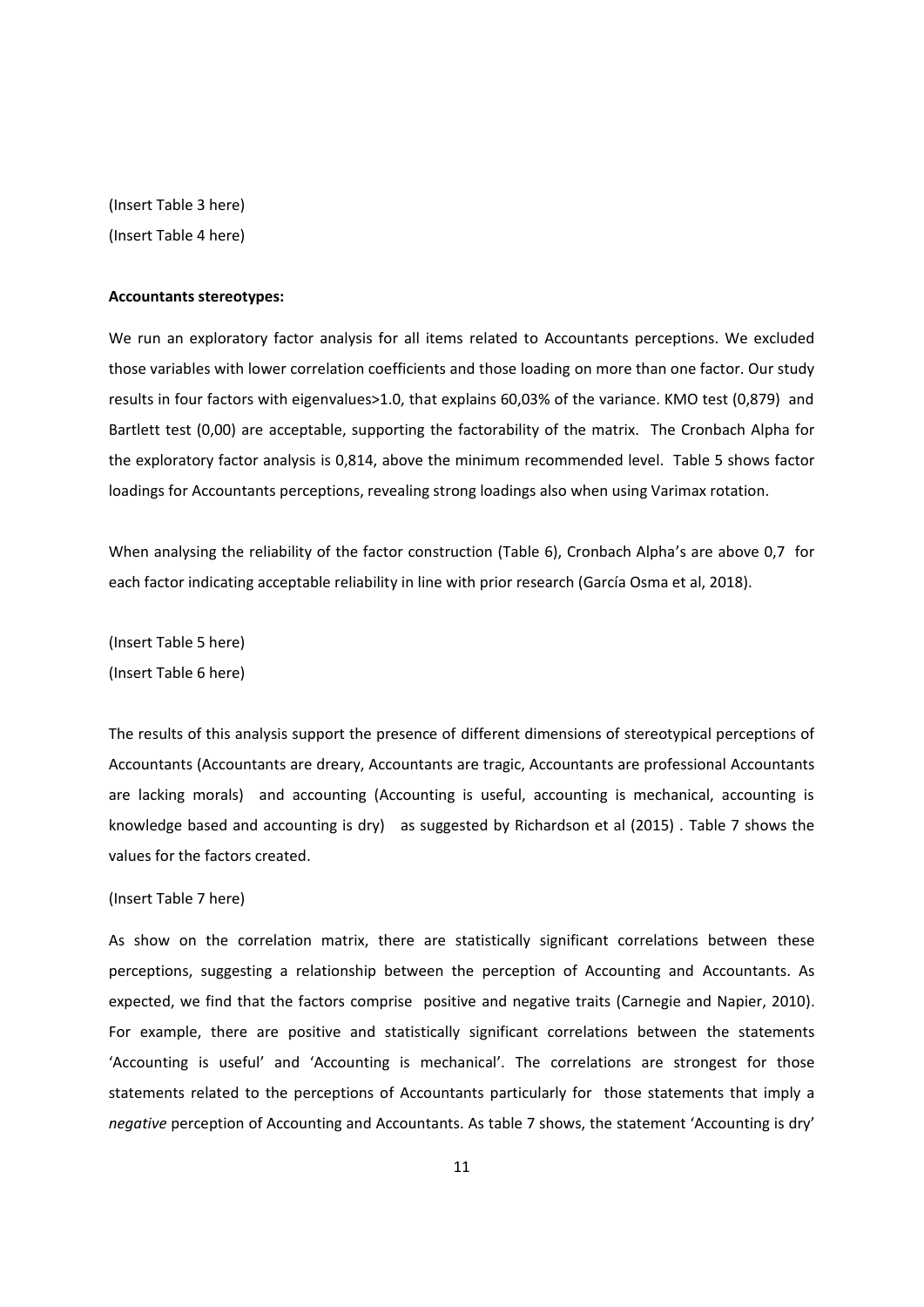is highly correlated with the statements 'Accountants are dreary', 'Accountants are tragic" and 'Accountants are lacking morals. Higher correlations between the negative perceptions show negative perceptions are strongly related.

These results support our first hypothesis and present empirical evidence of current perceptions of accounting and business students of accounting and of Accountants , that include positive and negative traits. These results are also in line with previous literature (Richardson et al, 2015) suggesting that those traits relating to personality were more negative than those relating to professionalism (Coate et al, 2003; Cory, 1992).

To understand the effects of our independent variables on the stereotypes and to test our hypotheses, we ran a regression model and results are shown in table 8.

Tests were conducted to ensure the assumptions of normality, linearity and multicollinearity.

We found that the main predictors of Accounting stereotypes (R2=0,23, *p*<0,01) are *Previous accounting studies* and idealistic personality . When analyzing the regression results for each of the factors (*Accounting is useful, Accounting is mechanical, Accounting is knowledge based, and Accounting is dry*), personality variables are the main predictors but for Accounting is dry perception. The variables significantly related to *Accounting is dry* (R2=0,08, *p*<0,01) are previous accounting studies (β=-0,25, *p* <0,01) and gender (β=-0,25, *p* <0,01), with no effect of personality traits on this perception. Therefore, the main predictors of *Accounting is dry* are previous accounting studies and gender, as a deeper knowledge of accounting improves students perceptions, reducing the negative image of Accounting as boring and uninteresting. Male students perceive more often Accounting as a dry profession that female students.

As a conclusion, the perception of *Accounting is useful*, *Accounting is mechanical*, or *Accounting is knowledge based a*re not affected by *gende*r, previous *accounting studies* or *Working experience*, but only by personality variables, suggesting that the perception of Accounting could be predicted only by personality and ethical position. Idealistic personality is the most relevant factor to explain the perception of *Accounting is useful, Accounting in mechanical and Accounting is knowledge based*, and with a positive and statistically significant effect. According to Bryan et al (2001) Individuals high in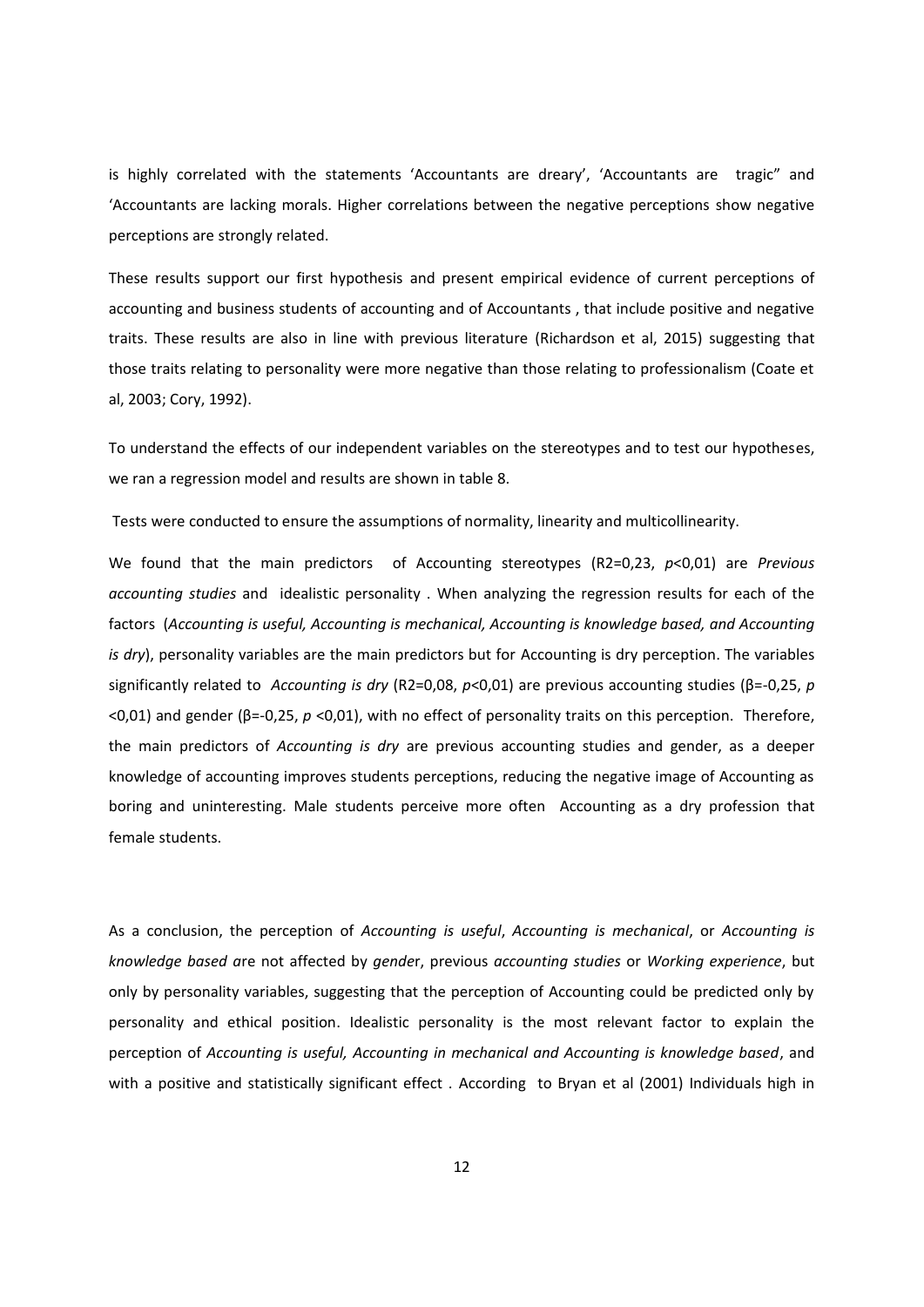idealism seek to minimize the harm to others, suggesting they tent to understand accounting more useful, mechanical and knowledge based that those with lower idealism.

When analysing the regression results for perceptions of Accountants (R2=0,15, *p*<0,01) , *Previous accounting studies* (β=-0,14, *p* <0,01*, gender* (β=-0,10, *p* <0,01*), first year students* (β=-0,08, *p* <0,01) and *relativistic personality* (β=-0,31, *p* <0,01) were found to be significant variables.

The stereotype of *Accountants are dreary* (R2=0,09, *p*<0,01) is significantly related to *Previous accounting studies, working experience, gender, first year studies, idealistic personality* and *relativistic personality*. Contact with accounting (with previous accounting studies and working experience) have a negative and statistically effect on the perception of *Accountants are dreary* as we expected, as those students with previous studies on Accounting or previous contact with the job market through internships of part-time employment, are less likely to label Accountants as dreary. In line with this, first year students have a positive and significative effect, as these new university students lack accounting knowledge and have a more negative image of Accountants. Gender is also another predictor, as male students tent to perceive Accountants as dull and timid more often than female students. Finally, both idealistic and relativistic personality variables affect this perception, as students with lower idealism and higher relativism perceive *Accountants are dreary* more frequently . Individuals with low idealism and high relativism believe that reject moral rules, believing that moral decisions are subjetive (Forsyth, 1980)

Similar results are found for Accountants are tragic (R2=0,09, *p*<0,01), and again the main predictors are *Previous accounting studies, first year students, idealistic and relativistic personality*. The effect of previous accounting studies and first year on the perception of *Accountants are tragic* can be explained in terms of the ignorance of the role of the accountant, as there is a negative and significant effect of previous accounting studies and a negative and also significant effect of first year students. The effect of personality is again significant, and idealistic personality have a negative and significant effect while relativistic personality has a positive and also significant effect.

For the factor *Accountants are lacking morals* (R2=0,10, *p*<0,01) the main contributor is *Relativistic personality,* which has the larger and positive contribution, followed by *Previous accounting stud*ies and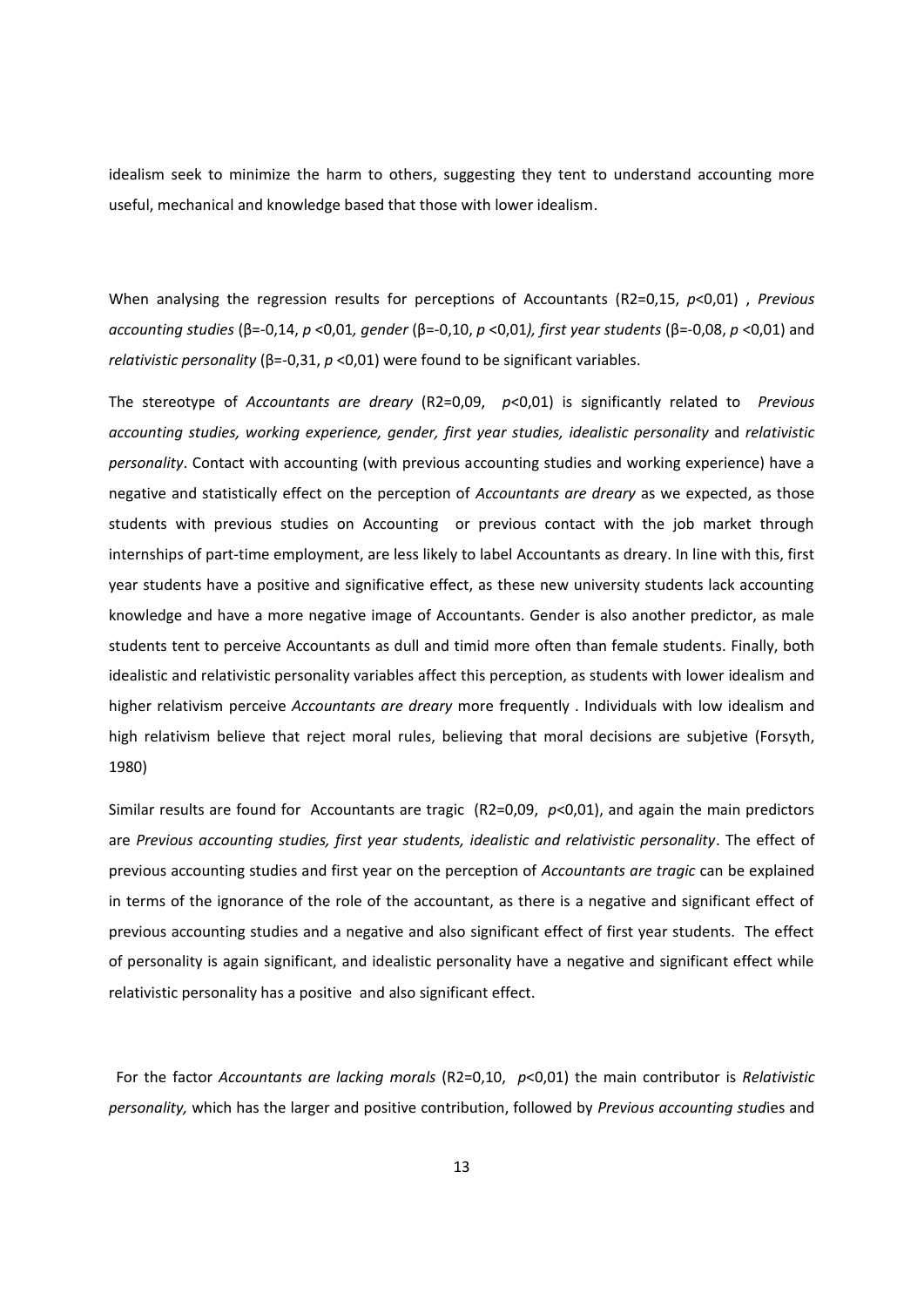*gender* . Individuals with higher relativistic personality consider situations as unique (Bryan et al, 2001), affecting the perception of Accountants.

A deeper knowledge of the accounting profession measured by previous accounting studies, affects the image of Accountants as lacking morals of fraud related, Gender is also relevant in the prediction of the perception of *Accountants are lacking morals*, which shows a negative and significant coefficient, meaning male students tent to consider Accountants are lacking morals more frequently that female students. .

Finally, the image of Accountants are professional (R2=0,29, *p*<0,01) can be explained mainly by personality traits, idealistic personality and relativistic personality, and also by creativity self-perception, concluding that the perception on Accountants are professional can only be predicted by personality and variables like gender or previous accounting studies are not making a significant contribution to the prediction of this stereotype. Idealistic personality is the most relevant driver with the higher contribution, presenting a positive coeficient. Idealism describes individuals' attitudes toward the consequences of an action, and how these conse- quences affect the welfare of others. (Elias, 2002). Those individuals with high idealism and high relativism reject moral rules and understand decisions are subjetive (Forsyth, 1980)

Most of the relationships that we hypothesized in H2 about factors affecting the stereotypes are supported by our results: we found empirical evidence on the effect of gender, previous knowledge on the formation of stereotypes of both accounting and Accountants: Previous accounting studies is relevant in the prediction of the perception of Accounting is dry, Accountants are dreary, Accountants are tragic and Accountants are lacking morals. Gender is also significant in explaining the creation of the image of Accountants for Accounting is dry, Accountants are dreary, Accountants are lacking morals , The creativity personality only had a significant impact on the profesional perception of Accountants.

We found that increasing the contact with accounting and Accountants, through studies or working experience, improves the perceptions particularly in those related to the *negative* stereotypes*.* In Accounting, only a significant change is found and it was on the perception of Accounting as a boring activity, and this change is statistically significant. On the contrary, the change is higher when we look at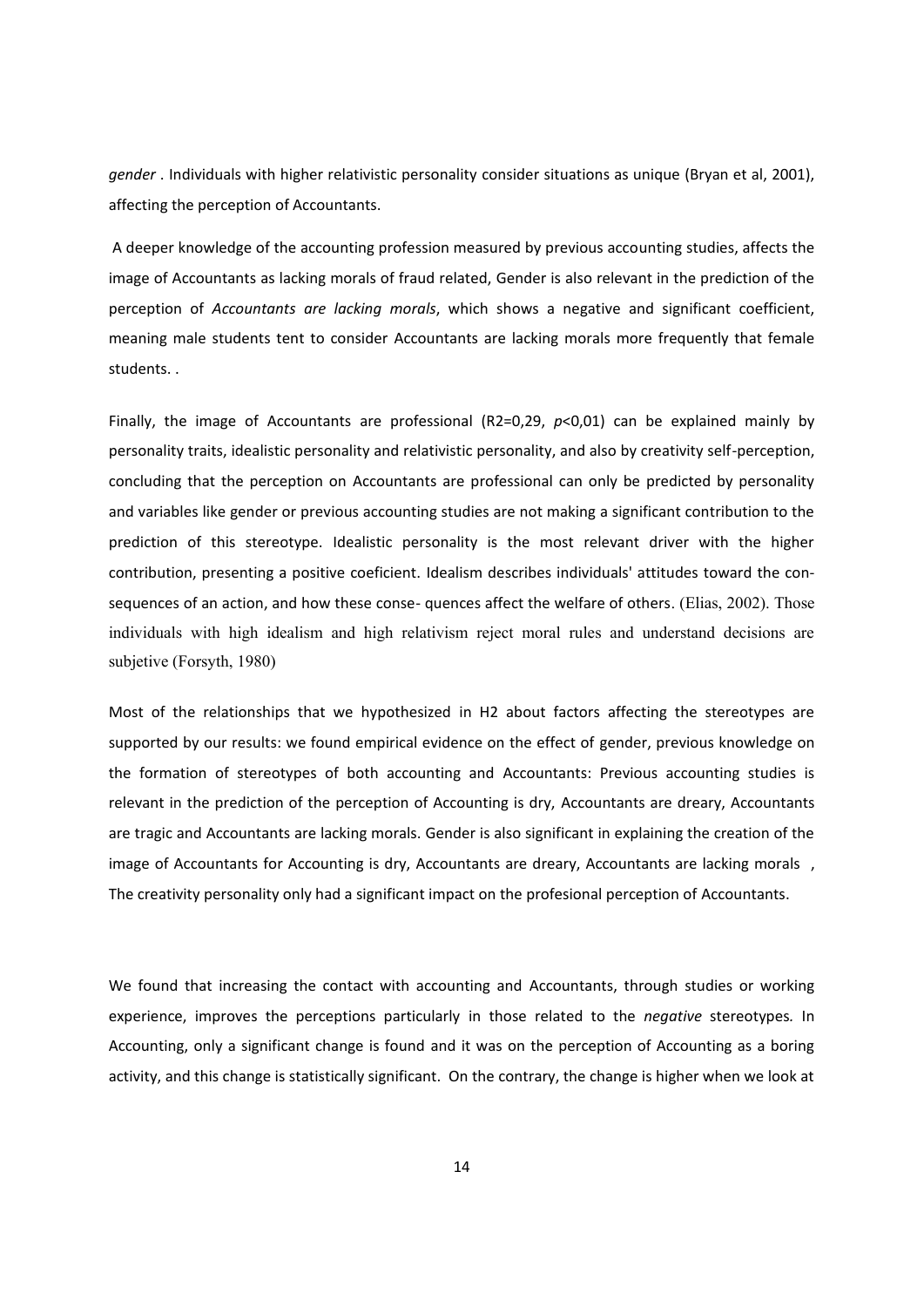the Accountants stereotypes, concluding that the perceptions of Accountants as dull, pathetic and fraud related change significantly, when students increase their contact and knowledge, as we expected.

A one-way between-groups analysis of variance was conducted to explore the impact of the different personalities according to their idealism and relativism on the perception of accounting and Accountants. Based on Forsyth (1980) we can conclude there are four types of personality: situationist, absolutist, subjetivitist, and exceptionalist. Situationists (high idealism, high relativisim) reject the application of universal moral principles. Subjectivists (low idealisim, high relativisim) reject moral rules and believe negative consequences do not necessarily imply an action is inmoral), Absolutists (low relativism, high idealism) approve those actions resulting in positive consequences for all, and exceptionists (low idealism, low relativism) accept moral rules in principe but willing to violate moral rules in order to avoid negative consequences) , We found statistically significant differences as shown on all of Accounting and Accountant perception variables but for Accounting is dry. The effect size calculated using eta squared goes from small to medium effect according to Cohen (1988) classification, in line with a sample size of our research. Welch and Brown-Forsythe robust tests were also conducted, supporting the results shown on the ANOVA table. Post-hoc comparations using the HSD test show statistically significant differences arising among the personality groups on Table 10.

We conclude that our hypothesis H3 about the ethical position has been supported, and there is empirical evidence about different stereotypes for different ethical personality as expected.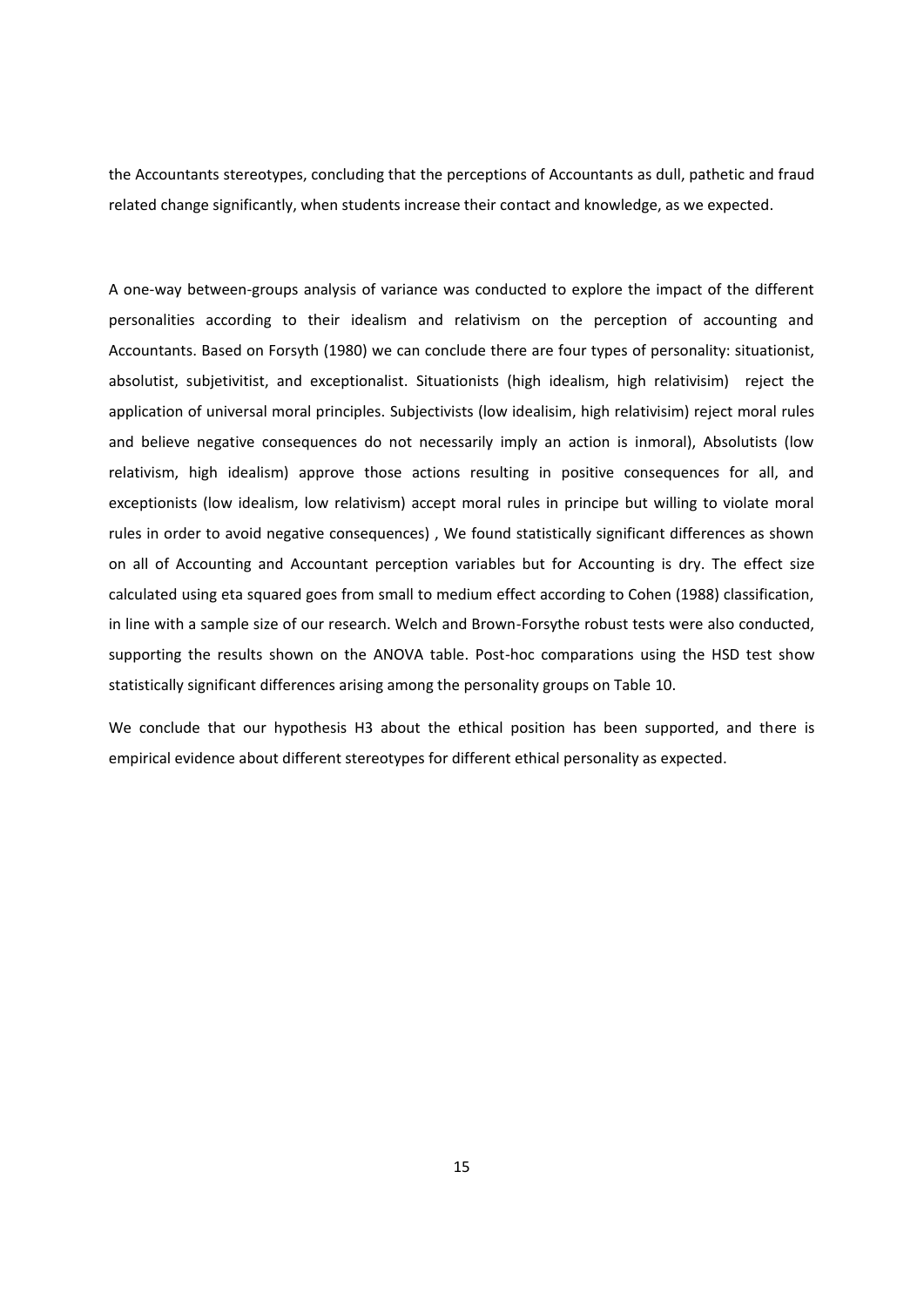# 5 Conclusions and implications

The objective of this research paper is to understand the existing stereotypes on Accountants and accounting, and to identify the main factors that explain these perceptions. Our results show that the stereotypes are alive and in line with previous literature conclusions.

Using a questionnaire with the 48 statements made by Richardson (2015) and given to more than 500 students, we have discovered that there are different perceptions on accounting and Accountants, considering both positive and negative traits. According to our exploratory factor analysis, we found four stereotypes on Accounting and four stereotypes on Accountants, with positive and negative traits, for both traditional role contemporary role. The Accounting stereotypes are *Accounting is mechanical, Accounting is useful (*based on the traditional role) and *Accounting is dry and Accounting is knowledge based* (based on the contemporary role) showing the profession with both positive and negative traits.

The stereotypes on Accountants are even more clearly defined, and present them as dreary and tragic (according to the traditional role), and as *lacking morals* and *professional* (in line with the contemporary role) defined by Richardson et al (2015).

The main factors effecting these perceptions are gender and previous accounting studies, as gender affects particularly the negative stereotypes on both accounting and Accountants. Those individuals who had previous studies on accounting are less likely to have a negative perception on Accountants and accounting, suggesting that the contact with the profession improves the perception of the profession (Navallas et al 2017) .

Another factor that helps to understand the formation of these stereotypes is the ethical position. We found statistically significant differences for all Accounting and Accountant stereotypes but for Accounting is dry, meaning that their ethical and moral principles affect their perceptions. In general terms, those individuals with a subjectivist position (low idealism, high relativism) show different perception on Accounting and Accountants.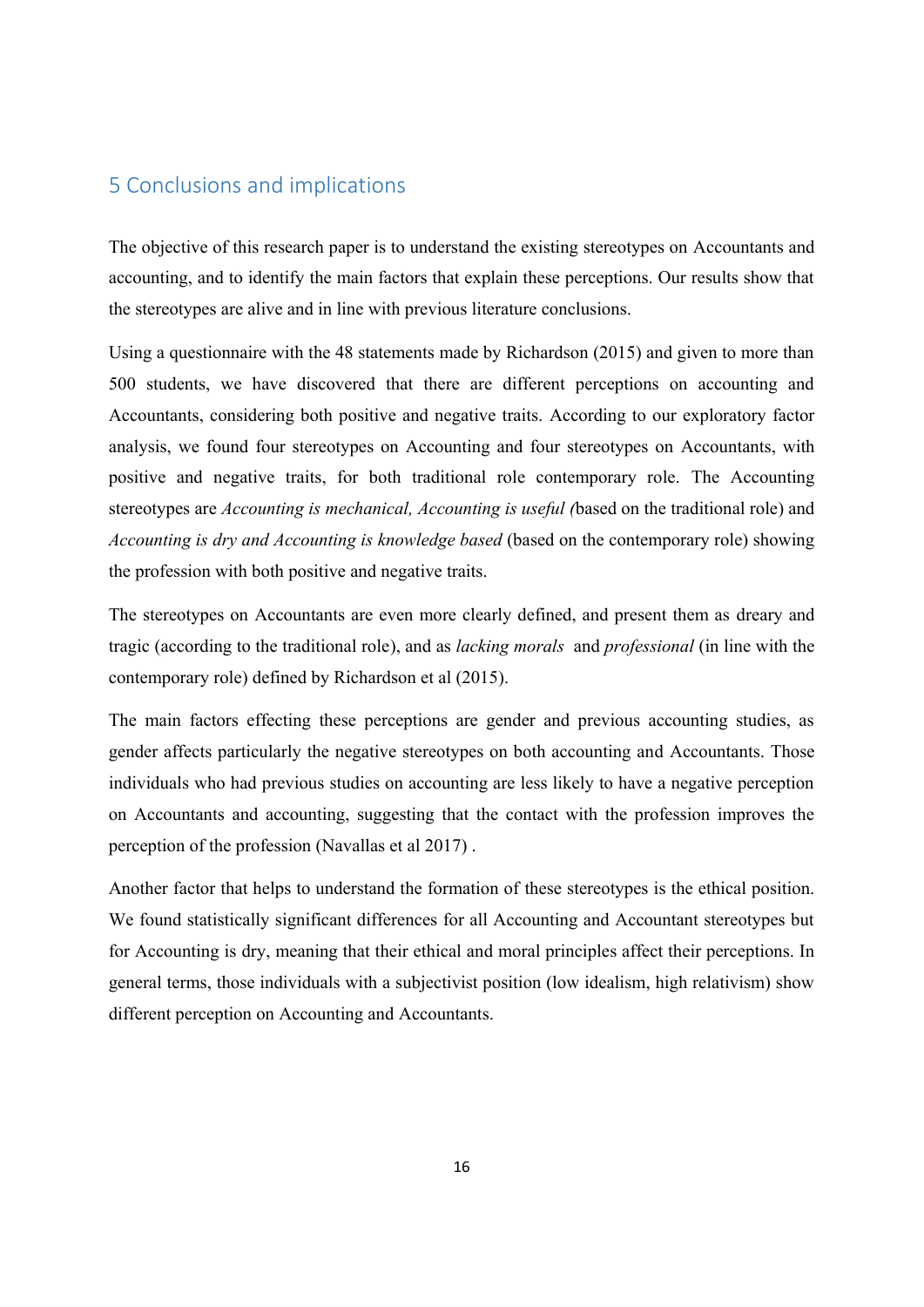## References

Albrecht, W & Sack, R (2000): Accounting education: charting the course through a perilous future, *Accounting Education Series*, vol. 16, pp1-72.

Albu, N., Albu, C.N., Gîrbinä, M.M. and Sandu, M.I. (2011):A framework for the analysis of the stereotypes in Accounting. *International Scholarly and Scientific Research and Innovation*, 5(5), 732-736.

Allport, G. W. (1979):The Nature of Prejudice. Reading, MA: Addison-Wesley. (Original Work Published in 1954).

Anderson, J. C., Johnson, E. N., & Reckers, P. M. (1994):Perceived effects of gender, family structure, and physical appearance on career progression in public accounting: A research note. *Accounting, Organizations and Society,* 19(6), 483-491.

Azevedo, R. F. L., & Sugahra, S. (2012): The factors influencing accounting students' career intention to become an accounting professional in Brazil, *International Journal of Arts and Culture*, 1(3).

Baxter, P. & Kavanagh, M. (2012): Stereotypes, Students' Perceptions and Inherent Creativity: Further Australian Evidence, *Australasian Accounting , Business and Finance Journal*, 6(5), 81- 100.

Broadbent J, Kirkham L. Glass Ceilings, Glass Cliffs or New Worlds? *Accounting*, *Auditing and Accountability Journal*. 2008;21:4, 465 - 73.

Bryant, S. M., Stone, D., & Wier, B. (2011): An exploration of AccountantsAccountants, accounting work, and creativity. *Behavioral Research in Accounting*, *23*(1), 45-64.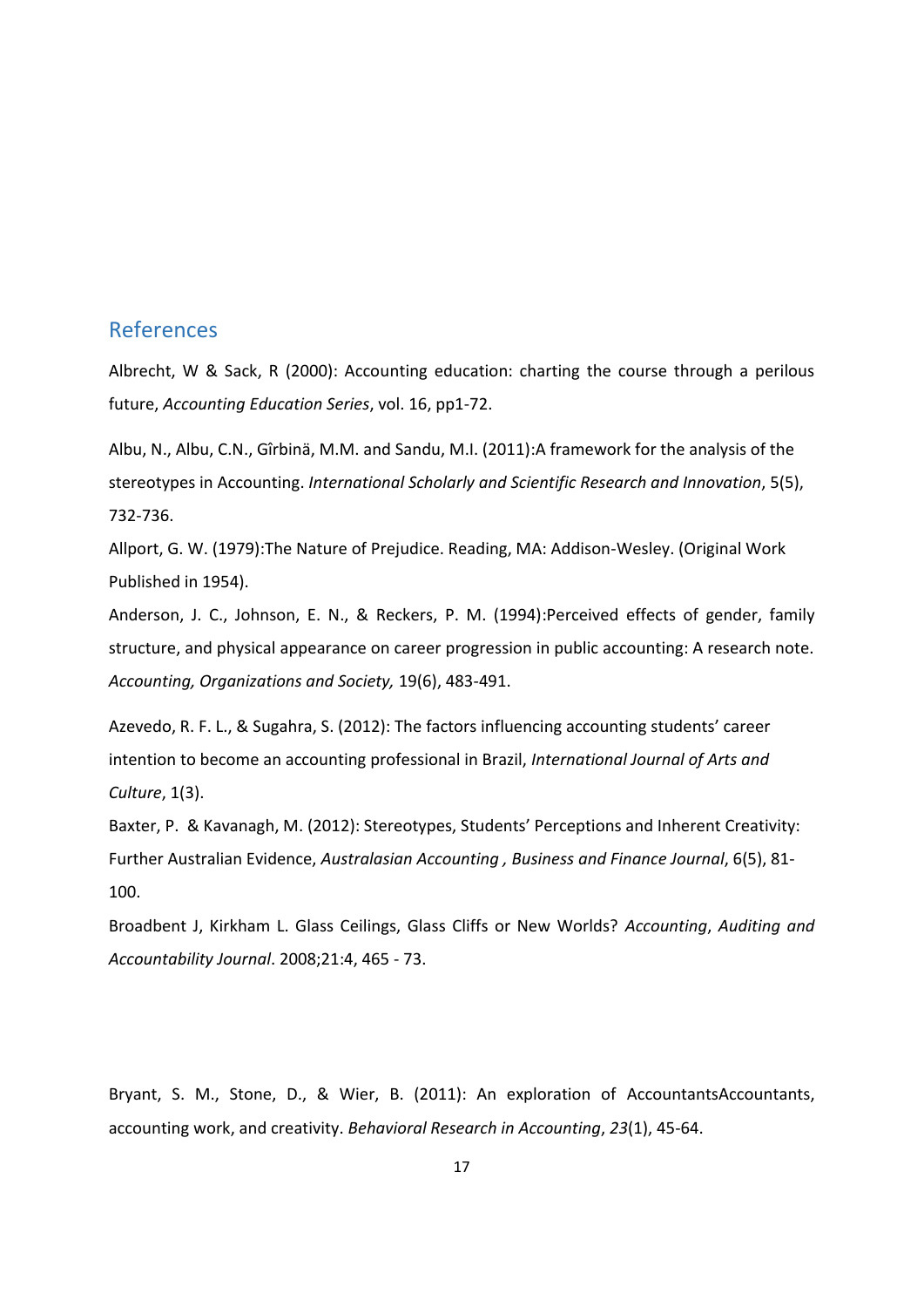Bui, B., & Porter, B. (2010): The expectation-performance gap in accounting education: An exploratory study. *Accounting Education: an international journal*, *19*(1-2), 23-50.

Byrne, M. & Willis, P. (2005): Irish secondary students' perceptions of the work of an accountant and the accounting profession, *Accounting Education*, 14:4 Carnegie, G & Napier, C (2010): Traditional Accountants and business professionals: portraying the accounting profession after Enron., *Accounting*, *Organizations and Society*, vol. 35, pp360- 376

Cory, S. (1992): Quality and quantity of accounting students and the stereotypical accountant: Is there a relationship?. *Journal of Accounting Education, Vol 10, 1-24*

Dambrin, C., & Lambert, C. (2008):Mothering or auditing? The case of two Big Four in France. *Accounting, Auditing & Accountability Journal, 21(4), 474-506*.

Del Campo, C.; Navallas, B. and Camacho-Miñano, M.M. (2016):The benefits of providing contact with practitioners in round table forums: Undergraduate student perception of the experience, The *International Journal of Management Education, 14* (3), 263-272. Dimnik, T., & Felton, S. (2006): Accountant stereotypes in movies distributed in North America in the twentieth century, *Accounting, Organizations and Society*, 31:2, 129-155 Elias, R. Z. (2002):Determinants of earnings management ethics among Accountants. *Journal of Business Ethics*, *40*(1), 33-45.

Fischer, M. (1995):Attitudes of students and accounting practitioners concerning the ethical acceptability of earnings management. *Journal of Business Ethics, 14*(6), 433.

Friedman, A. L., & Lyne, S. R. (1997): Activity-based techniques and the death of the beancounter. *European Accounting Review, 6*(1), 19-44

Forsyth, D. R. (1980):A taxonomy of ethical ideologies. *Journal of Personality and Social Psychology* 39: 175–184.

Forsyth, D. R. (1992). Judging the morality of business practices: The influence of personal moral philosophies. *Journal of Business Ethics* 11 5/6: 461–470.

Garcia Osma, B. ,Gomez-Conde, J., & de las Heras, E. (2018):Debt pressure and interactive use of control systems: Effects on cost of debt. *Management Accounting Research*, *40*, 27-46.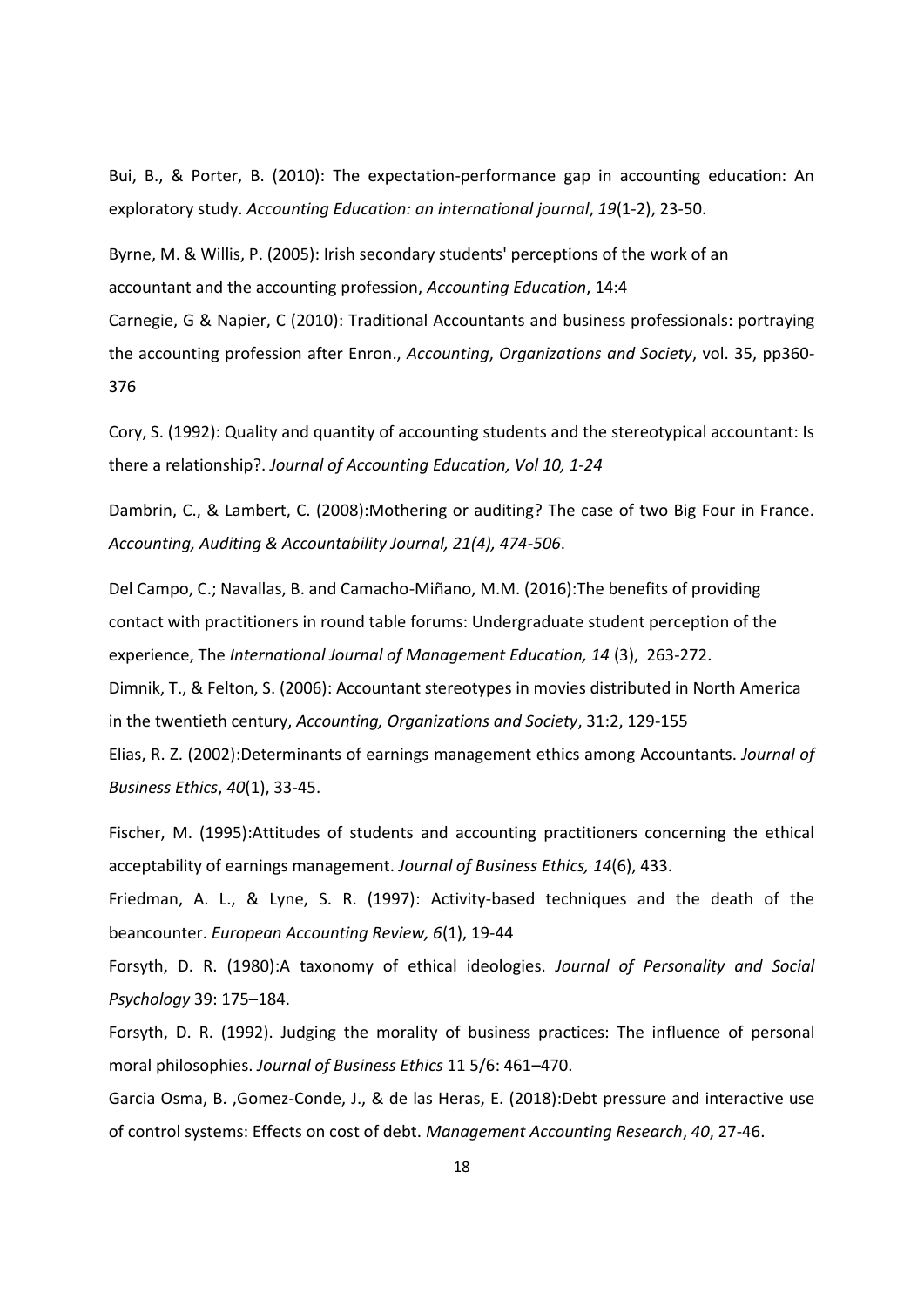Gough, H. G. (1979):A creative personality scale for the Adjective Check List. *Journal of Personality and Social Psychology*, 37, 1398 1405

Hinton, P.R. (2000): Stereotypes, cognition and culture. Hove: Psychology Press

Lord, B..R., & Robertson, J. (2006): Students' experiences of learning in a third-year management accounting class: Evidence from New Zealand, *Accounting Education*, 15:1, 41-59

Navallas, B., del Campo, C. and Camacho-Miñano, M.M. (2017). Exploring auditors' stereotypes: the perspective of undergraduate students, *Spanish Accounting Review,* 20(1), 25-35.

Parker, L. D., & Warren, S. (2017). The presentation of the self and professional identity: countering the accountant's stereotype. *Accounting, Auditing & Accountability Journal*, 30(8), 1895-1924.

Richardson, P (2015): An investigation into accounting stereotypes, Doctoral Thesis RMIT University.

Richardson, P., Dellaportas, S., Perera, L., & Richardson, B. (2015):Towards a conceptual framework on the categorization of stereotypical perceptions in accounting. *Journal of accounting literature, 3*5, 28-46.

Saemann, G & Crooker, ( 1999):Student perceptions of the profession and its effect on decisions to major in accounting', *Journal of Accounting Education,* vol. 17, pp1-22.

Sharp, D., Pant, L., & Cohen, J. (1998): Are women held to a higher moral standard than men? Gender bias among university students. *Teaching Business Ethics, 2*(2), 197-209.

Smith, G. S. (2017): The accountant: A character in literature, Meditari Accountancy Research, 25 (1), pp.2-27

Smith, D., and Jacobs, K. (2011). Breaking up the sky: The characterisation of accounting and Accountants in popular music, *Accounting, Auditing and Accountability Journal*, 24(7), 904–931.

Stangor, C. (Ed.). (2000). Key readings in social psychology. Stereotypes and prejudice: Essential readings. New York, NY, US: Psychology Press.

Tabachnick, B. G., & Fidell, L. S. (1936). 2013. Using multivariate statistics (6TH ED ed.). Upper Saddle.

Yong, A. G., & Pearce, S. (2013). A beginner's guide to factor analysis: Focusing on exploratory factor analysis. *Tutorials in Quantitative Methods for Psychology,* 9(2), 79–94

Wells, P. K. (2015): New Zealand High School Students' Perception of Accounting: How and Why Those Perceptions Were Formed, *Accounting Education,* 24:6, 461-479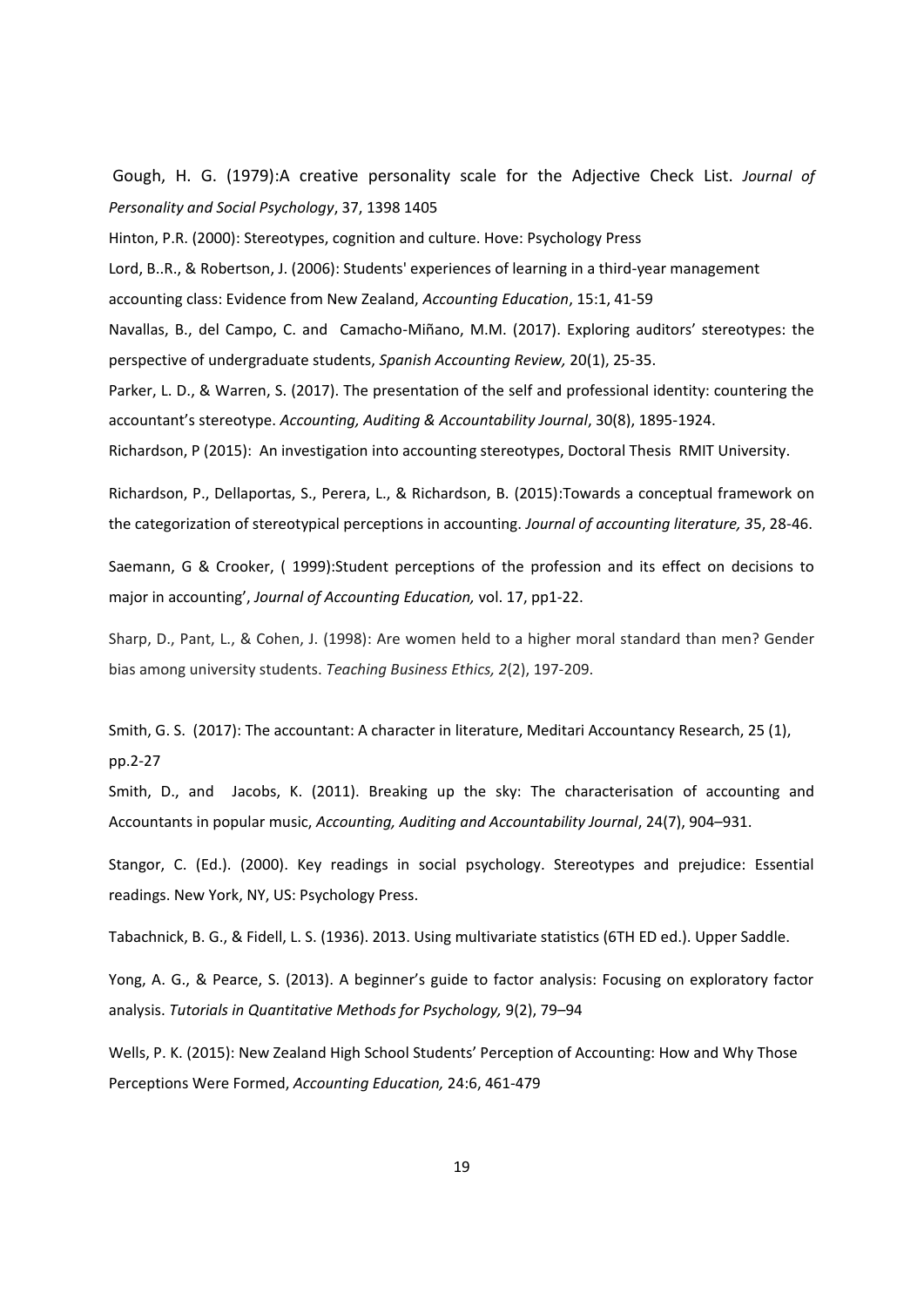Wells, P. K. (2017).:How does contact with Accountants influence perceptions of accounting?. *Accounting Education*, 1-22.

|               | High relativism                                                                                                                                                                                              | Low relativism                                                                                                                                                                                                                                       |
|---------------|--------------------------------------------------------------------------------------------------------------------------------------------------------------------------------------------------------------|------------------------------------------------------------------------------------------------------------------------------------------------------------------------------------------------------------------------------------------------------|
| High idealism | Situationist                                                                                                                                                                                                 | Absolutist                                                                                                                                                                                                                                           |
|               | Rejects the application of<br>universal moral principles.<br>Believes that moral acts<br>should<br>have<br>positive<br>consequences for all persons<br>affected by an action or<br>decision                  | Approves actions that result in<br>positive<br>for<br>consequences<br>all<br>individuals. Also, believes<br>that<br>actions should conform to absolute<br>moral principles                                                                           |
| Low idealism  | Subjectivist                                                                                                                                                                                                 | Exceptionist                                                                                                                                                                                                                                         |
|               | Rejects moral rules,<br>and<br>believes that moral decisions<br>are subjective, individualistic<br>judgements. Believes that<br>negative consequences<br>do<br>not necessarily make<br>an<br>action immoral. | Accepts moral rules in principle, but<br>willing to violate moral rules in order<br>circumvent<br>to<br>negative<br>consequences. An action is not<br>condemned automatically because<br>the<br>action<br>involves<br>negative<br>outcomes for some. |

Figure 1: Idealistic/relativistic personality

From Barnett et al (1994) and Forsyth (1980)

### **Table1: independent variables: gender, first year, studies and working experience**

| gender | <b>Frequency</b> | %  |
|--------|------------------|----|
| male   | 242              | 47 |
| female | 265              | 51 |
| na     | ጸ                | 2% |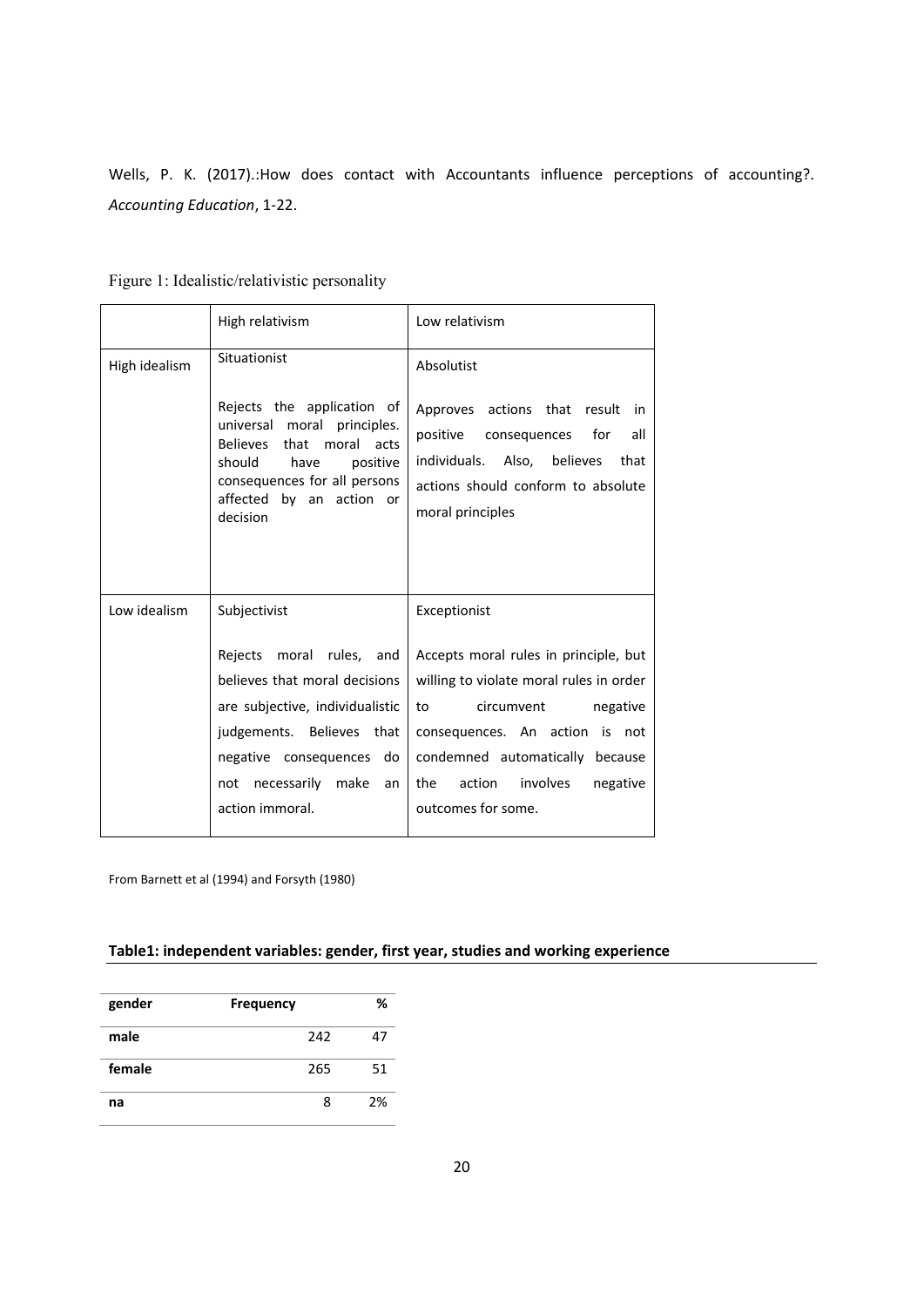| <b>Total</b>                  | 515       |     |
|-------------------------------|-----------|-----|
|                               |           |     |
| first year                    | Frequency | %   |
| students                      |           |     |
| first year                    | 340       | 66  |
| non first year                | 171       | 33  |
| na                            | 4         | 1   |
| <b>Total</b>                  | 515       | 100 |
|                               |           |     |
| accounting<br>studies         | Frequency | %   |
| previous<br>No<br>studies     | 70        | 14  |
| Junior<br><b>Certificate</b>  | 258       | 50  |
| Leaving<br><b>Certificate</b> | 42        | 8   |
| Junior+ Leaving<br>Cert       | 134       | 26  |
| na                            | 11        | 2   |
| <b>Total</b>                  | 515       | 100 |
|                               |           |     |
| <b>Working</b><br>experience  | Frequency | %   |
| No                            | 206       | 40  |
| Yes                           | 309       | 60  |
| <b>Total</b>                  | 515       | 100 |

# **Table2: independent variables: personality variables**

|                          | Mín | Max | Mean  | Std dev |
|--------------------------|-----|-----|-------|---------|
| idealistic personality   |     | 70. | 50.06 | 14.67   |
| relativistic personality | Ü   | 70  | 40.11 | 14.93   |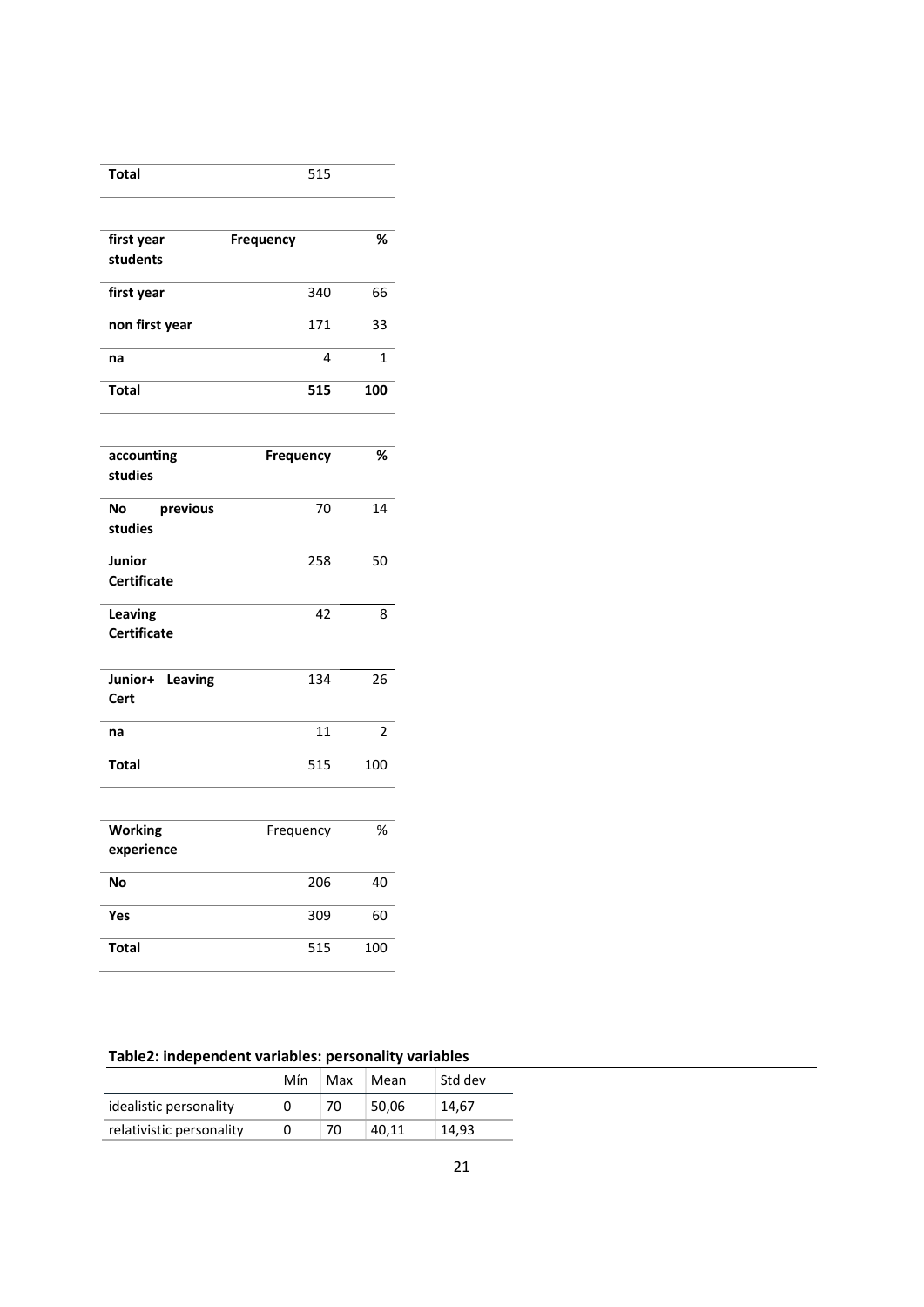# creativity self perception  $-5$  | 13 | 2,79 | 3,20

## **Table 3: Perceptions of Accounting: Exploratory Factor analysis**

|                                                                       | $\mathbf{1}$ | $\overline{2}$ | 3        | 4        |
|-----------------------------------------------------------------------|--------------|----------------|----------|----------|
| Accounting is about the application of rules                          | 0,123        | 0,290          | 0,567    | 0,097    |
| Accounting requires expertise in accounting, tax and other regulation | 0,122        | 0,383          | 0,637    | 0,015    |
| Accounting is complex and diverse                                     | 0,165        | $-0,127$       | 0,758    | 0,051    |
| <b>Accounting is routine</b>                                          | 0,055        | 0.684          | 0,313    | 0,118    |
| <b>Accounting is intellectually challenging</b>                       | 0,094        | 0,059          | 0,712    | $-0,191$ |
| <b>Accounting is repetitive</b>                                       | 0,062        | 0,755          | 0,012    | 0,232    |
| <b>Accounting is bookkeeping</b>                                      | 0,068        | 0,784          | 0,062    | 0,012    |
| <b>Accounting is boring</b>                                           | $-0,060$     | 0,149          | 0,036    | 0,889    |
| Accounting is used in making major decisions                          | 0.642        | 0,222          | 0,316    | $-0,050$ |
| Accounting provides decision support for managers                     | 0,838        | 0,006          | 0,141    | 0,059    |
| Accounting practice requires technical and ethical competence         | 0,818        | $-0,105$       | 0,096    | $-0,072$ |
| <b>Accounting is numbercrunching</b>                                  | 0,621        | 0,289          | 0,032    | 0,261    |
| <b>Accounting is uninteresting</b>                                    | 0,148        | 0,132          | $-0,077$ | 0,876    |

We use principal components with Varimax rotation to extract all factors with eigenvalue > 1

| <b>Constructs</b> | <b>Items</b>                                    | Loading | Variance<br>%<br>explained | Bartlett's<br>(0,5) | <b>KMO</b><br>index      | Alpha<br>(>0,7) |
|-------------------|-------------------------------------------------|---------|----------------------------|---------------------|--------------------------|-----------------|
|                   |                                                 |         |                            |                     | (recomm<br>ended<br>>0,6 |                 |
| <b>Useful</b>     | Accounting is used in<br>making major decisions | 0,737   | 57,44%                     | 0,00                | 0,74                     | 0,75            |
|                   | Accounting provides                             | 0,839   |                            |                     |                          |                 |

### **Table 4: Accounting: Reliability analysis**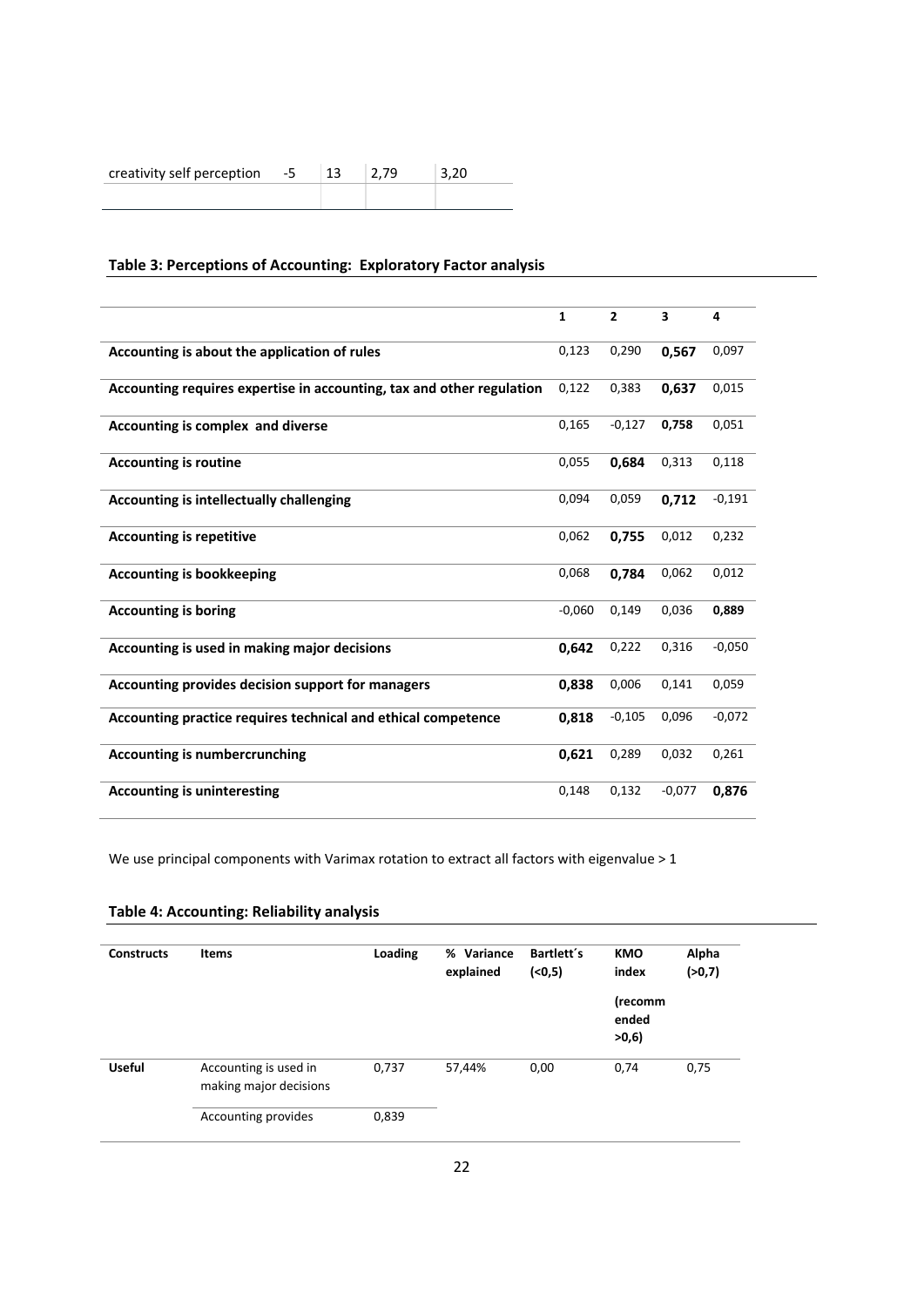|                    | decision support for<br>managers                                            |       |        |      |      |      |
|--------------------|-----------------------------------------------------------------------------|-------|--------|------|------|------|
|                    | Accounting is<br>numbercrunching                                            | 0,780 |        |      |      |      |
|                    | Accounting practice<br>requires technical and<br>ethical competence         | 0,665 |        |      |      |      |
| Mechanical         | Accounting is routine                                                       | 0,780 | 61,80% | 0,00 | 0,67 | 0,69 |
|                    | Accounting is repetitive                                                    | 0,809 |        |      |      |      |
|                    | Accounting is<br>bookkeeping                                                | 0,769 |        |      |      |      |
| Knowledge<br>based | Accounting is about the<br>application of rules                             | 0,662 | 49,84% | 0,00 | 0,69 | 0,66 |
|                    | Accounting requires<br>expertise in accounting,<br>tax and other regulation | 0,756 |        |      |      |      |
|                    | Accounting is complex<br>and diverse                                        | 0,699 |        |      |      |      |
|                    | Accounting is<br>intellectually challenging                                 | 0,704 |        |      |      |      |
| Dry                | Accounting is uninteresting                                                 | 0,907 | 82,23% | 0,00 | 0,5  | 0,78 |
|                    | Accounting is boring                                                        | 0,907 |        |      |      |      |

#### **Table 5: Accountants: Factor analysis**

|                                       | 1     | $\overline{2}$ | 3     | 4        |
|---------------------------------------|-------|----------------|-------|----------|
| <b>Accountants are dull</b>           | 0.697 | 0.235          | 0.081 | $-0,167$ |
| Accountants are a joke                | 0,325 | 0.784          | 0.126 | 0,023    |
| Accountants cannot be trusted         | 0,169 | 0.668          | 0,316 | $-0,096$ |
| <b>Accountants are pathetic</b>       | 0,232 | 0.811          | 0.158 | $-0.041$ |
| Accountants create and operate behind | 0.184 | 0,460          | 0,600 | $-0,056$ |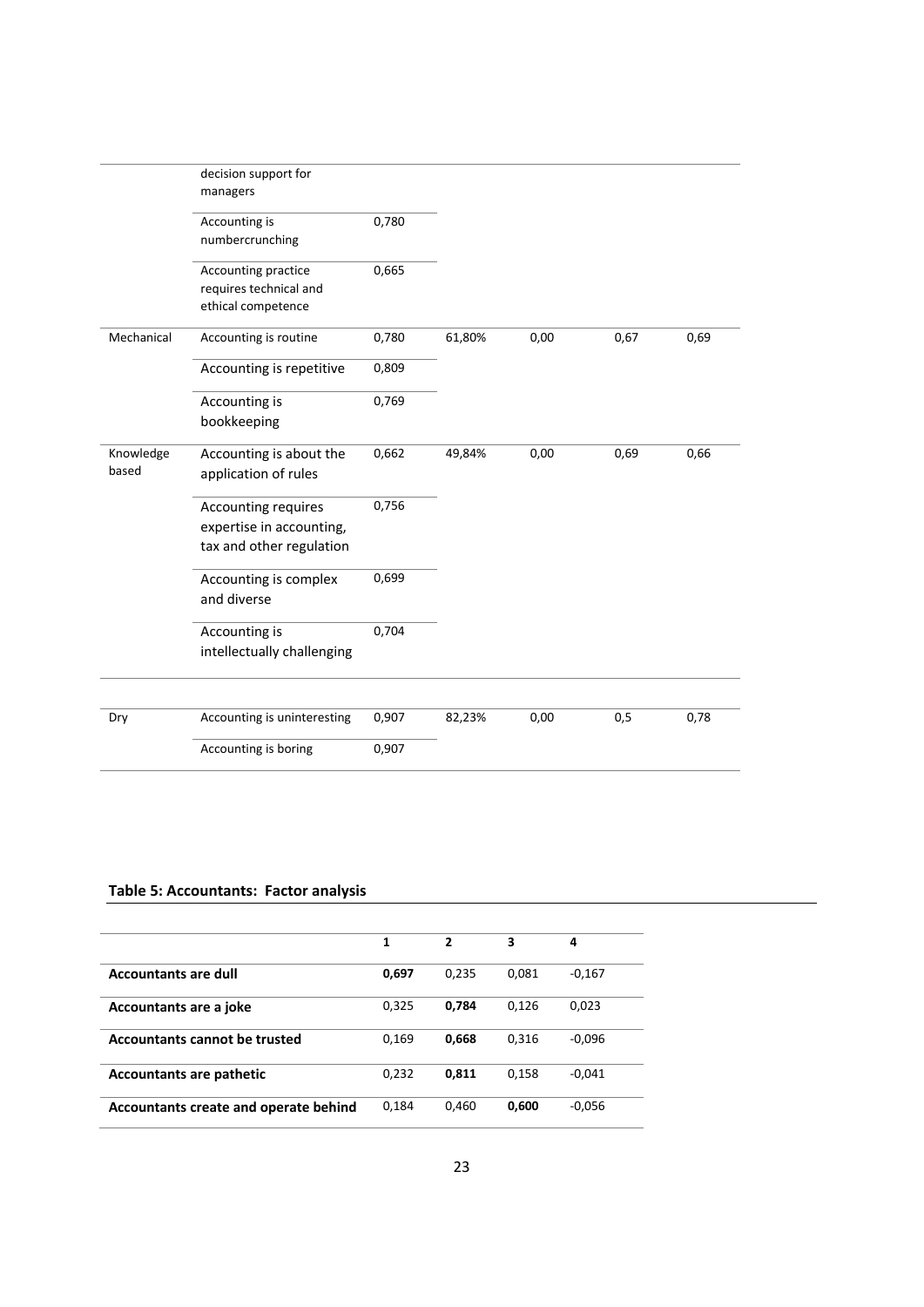| a false image of honesty                                                                        |          |          |          |          |
|-------------------------------------------------------------------------------------------------|----------|----------|----------|----------|
| <b>Accountants lack spontaneity</b>                                                             | 0,660    | 0,116    | 0,315    | 0,019    |
| Accountants are willing participants in<br>corporate fraud                                      | 0,376    | 0,249    | 0,566    | $-0,158$ |
| <b>Accountants are timid</b>                                                                    | 0,725    | 0,158    | 0,194    | 0,075    |
| <b>Accountants are nerds</b>                                                                    | 0,649    | 0,282    | 0,136    | $-0,024$ |
| Accountants would sacrifice a client or<br>job to uphold ethical and professional<br>principles | $-0,010$ | 0,114    | $-0,104$ | 0,788    |
| Accountants would sacrifice a client or<br>job to uphold ethical and professional<br>principles | 0,081    | $-0,126$ | $-0,100$ | 0,713    |
| Accountants have a poor fashion sense                                                           | 0,645    | 0,107    | 0,310    | 0,046    |
| <b>Accountants are unethical</b>                                                                | 0,297    | 0,189    | 0,730    | 0,016    |
| <b>Accountants manipulate the</b><br>uncertainties in accounting for self<br>interest           | 0,265    | 0,108    | 0,751    | 0,071    |
| <b>Accountants pay attention to details</b>                                                     | $-0,155$ | $-0,251$ | 0,308    | 0,635    |
| Accountants can be relied upon to blow<br>the whistle when wrongdoings are<br>discovered        | $-0,014$ | 0,035    | 0,023    | 0,739    |

We use principal components with Varimax rotation to extract all factors with eigenvalue > 1

## **Table 6: Accountants: Reliability analysis**

| <b>Constructs</b> | <b>Items</b>                          | Loading | % Var   | Bartlett's<br>( < 0, 5) | <b>KMO</b> index<br>(recommen<br>ded > 0,6 | Alpha<br>(>0,7) |
|-------------------|---------------------------------------|---------|---------|-------------------------|--------------------------------------------|-----------------|
| <b>Dreary</b>     | Accountants are dull                  | 0,717   | 53,830% | 0,000                   | 0,82                                       | 0,78            |
|                   | Accountants lack spontaneity          | 0,750   |         |                         |                                            |                 |
|                   | Accountants are timid                 | 0,760   |         |                         |                                            |                 |
|                   | Accountants are nerds                 | 0,717   |         |                         |                                            |                 |
|                   | Accountants have a poor fashion sense | 0,723   |         |                         |                                            |                 |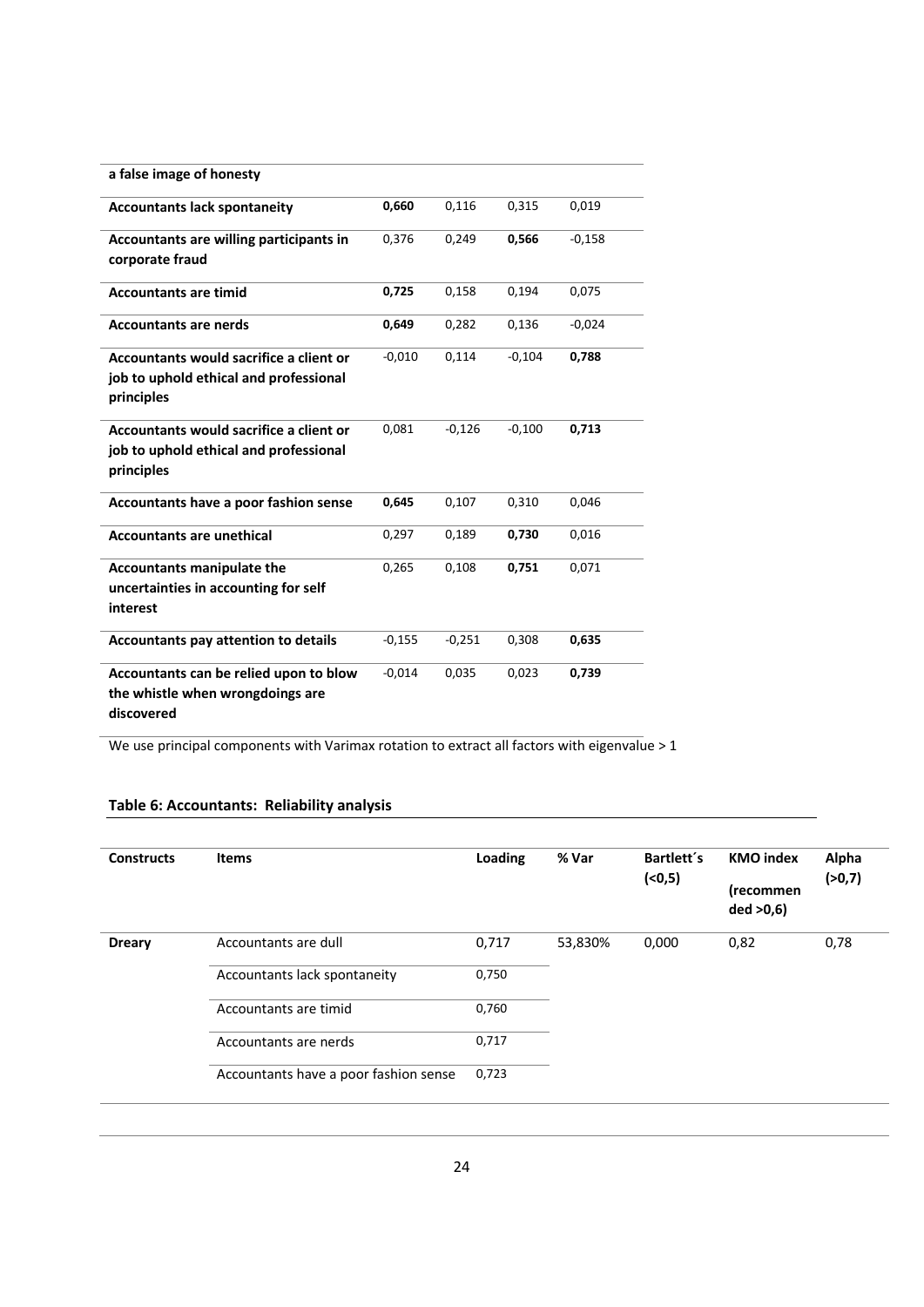| <b>Tragic</b>     | Accountants are a joke                                                                            | 0,874 | 69,996% | 0,000 | 0,68 | 0,78  |
|-------------------|---------------------------------------------------------------------------------------------------|-------|---------|-------|------|-------|
|                   | Accountants cannot be trusted                                                                     | 0,772 |         |       |      |       |
|                   | Accountants are pathetic                                                                          | 0,861 |         |       |      |       |
| Professional      | Accountants would sacrifice a client or<br>job to uphold ethical and professional<br>principles   | 0,770 | 52,798% | 0,000 | 0,75 | 0,70  |
|                   | Accountants can be trusted to protect<br>of<br>others<br>the<br>interests<br>before<br>themselves | 0,723 |         |       |      |       |
|                   | Accountants pay attention to details                                                              | 0,678 |         |       |      |       |
|                   | Accountants can be relied upon to<br>blow the whistle when wrongdoings<br>are discovered          | 0,732 |         |       |      |       |
|                   |                                                                                                   |       |         |       |      |       |
| Lacking<br>morals | Accountants<br>operate<br>create<br>and<br>behind a false image of honesty                        | 0,779 | 60,878% | 0,000 | 0,75 | 0,784 |
|                   | Accountants are willing participants in<br>corporate fraud                                        | 0,772 |         |       |      |       |
|                   | Accountants are unethical                                                                         | 0,803 |         |       |      |       |
|                   | manipulate<br>Accountants<br>the<br>uncertainties in accounting for self<br>interest              | 0,767 |         |       |      |       |

# **Table7: Accounting and Accountants stereotypes**

|                                        | Min | Max | Mean   | Std dev |
|----------------------------------------|-----|-----|--------|---------|
| accounting is useful                   | 0   | 28  | 20,497 | 5,391   |
| accounting is mechanical               | 0   | 21  | 15,132 | 3,916   |
| knowledge<br>is<br>Accounting<br>based | 0   | 28  | 21,101 | 4,332   |
| accounting is dry                      | 0   | 14  | 7,070  | 3,788   |
|                                        | Min | Max | Mean   | Std dev |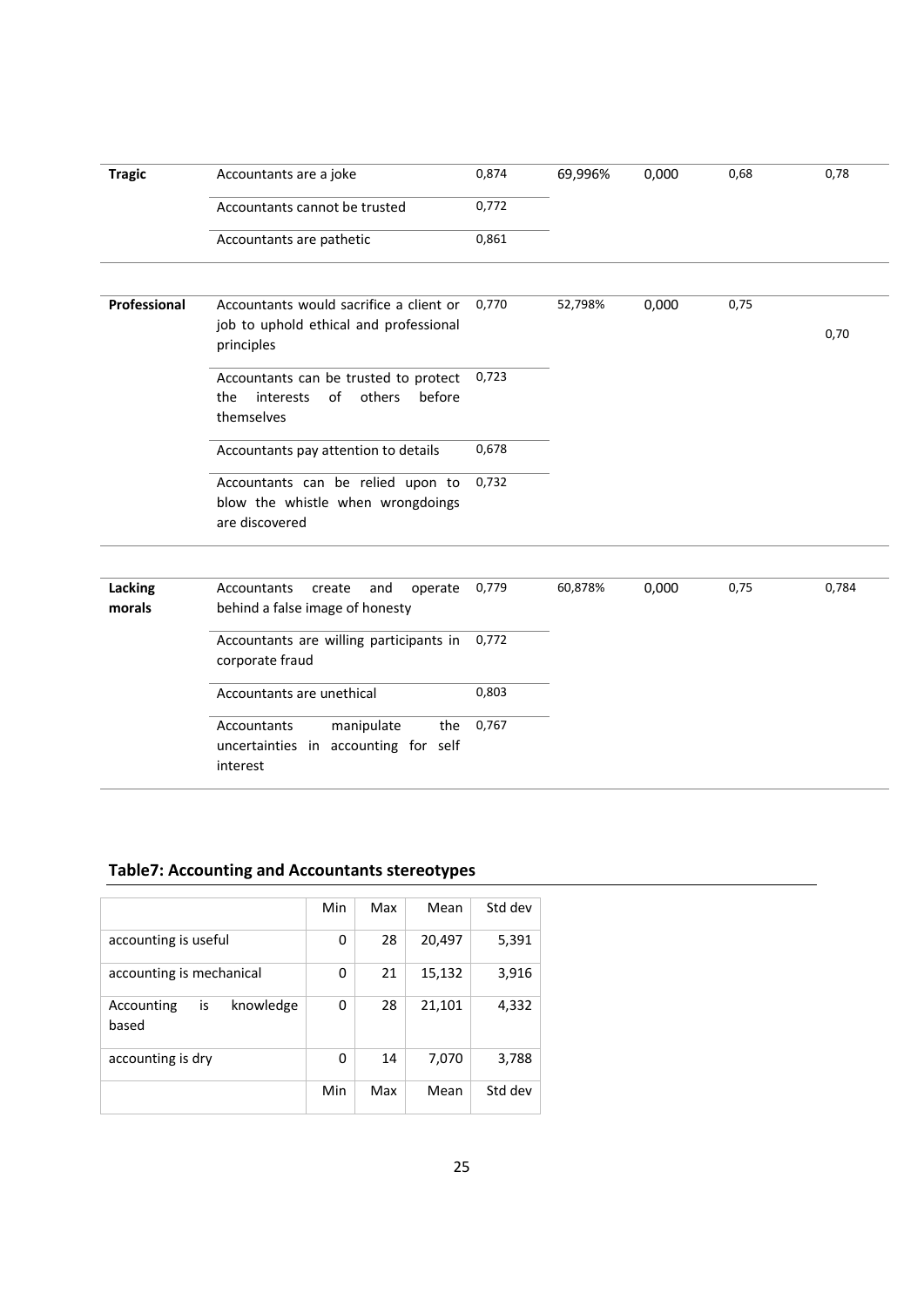| Accountants are dreary                  | 0 | 35 | 15,809 | 6,500 |
|-----------------------------------------|---|----|--------|-------|
| Accountants are tragic                  | 0 | 21 | 6,541  | 4,067 |
| lacking<br>Accountants<br>are<br>morals | 0 | 28 | 10,983 | 4,974 |
| Accountants are professional            | 0 | 28 | 18,125 | 4,935 |

## **Table 8: Correlation matrix**

|                |                               | $\mathbf{1}$ | $\overline{2}$ | $\overline{3}$ | 4         | 5         | 6         | $\overline{7}$ | 8        | 9            | 10          |
|----------------|-------------------------------|--------------|----------------|----------------|-----------|-----------|-----------|----------------|----------|--------------|-------------|
| $\mathbf{1}$   | accounting is useful          | 1,000        |                |                |           |           |           |                |          |              |             |
| $\overline{2}$ | accounting is mechanical      | ,236**       | 1,000          |                |           |           |           |                |          |              |             |
| 3              | accounting is knowledge based | $,378**$     | $,337***$      | 1,000          |           |           |           |                |          |              |             |
| 4              | accounting is dry             | $,126***$    | $,298***$      | $-0,001$       | 1,000     |           |           |                |          |              |             |
| 5              | Accountants are dreary        | 0,072        | ,265**         | $-0,044$       | $,618**$  | 1,000     |           |                |          |              |             |
| 6              | Accountants are tragic        | $-0,065$     | 0,027          | $-.179**$      | $,417***$ | ,562**    | 1,000     |                |          |              |             |
| $\overline{7}$ | acountants are lacking morals | $,141***$    | $,163***$      | $-0,044$       | ,486**    | $,632**$  | $,567***$ | 1,000          |          |              |             |
| 8              | Accountants are professionals | ,675**       | $,121***$      | $,357**$       | $-0,033$  | $-0,054$  | $-.111*$  | $-0,042$       | 1,000    |              |             |
| 9              | Accounting                    | ,738**       | $,681$ **      | $,673***$      | $,493***$ | $,313***$ | 0,049     | $,267***$      | ,485**   | 1,000        |             |
| 10             | Accountants                   | $,306**$     | $,234**$       | 0,038          | ,576**    | $,843**$  | ,722**    | $,808^{**}$    | $,284**$ | ,430**       | 1,000       |
| 11             | Gender                        | 0,066        | 0,011          | $,118***$      | $-.097*$  | $-.149**$ | $-105*$   | $-.132**$      | 0,083    | 0,048        | $-.118**$   |
| 12             | first year students           | $,141***$    | $-0,032$       | $,100^*$       | 0,045     | $,111*$   | $,113*$   | 0,055          | 0,049    | ,109 $^\ast$ | $,122***$   |
| 12             | accounting studies            | 0,071        | $-0,049$       | 0,029          | $-228**$  | $-.158**$ | $-.150**$ | $-.163**$      | $,114*$  | $-0,047$     | $-.136**$   |
| 14             | creativity self perception    | 0,005        | $-0,033$       | $-0,062$       | 0,055     | 0,070     | $,091*$   | $,091*$        | 0,044    | $-0,014$     | $,108*$     |
| 15             | idealistic personality        | $,536***$    | $,231**$       | $,268**$       | 0,078     | $-0,036$  | $-0,086$  | 0,047          | ,501**   | $,460**$     | $,154^{**}$ |
| 16             | relativistic personality      | $,378***$    | $,153***$      | $,193***$      | $,118***$ | $,169**$  | $,119***$ | ,234**         | $,371**$ | ,343**       | $,331**$    |
| 17             | previous experience           | 0,082        | $-0,039$       | 0,059          | $-0,025$  | 0,009     | $-0,024$  | $-0,030$       | $,099*$  | 0,039        | 0,022       |
|                |                               |              |                |                |           |           |           |                |          |              |             |
|                |                               |              | 11             | 12             | 13        | 14        | 15        | 16             | 17       |              |             |
|                |                               |              |                |                |           |           |           |                |          |              |             |
| 11             | Gender                        |              | 1,000          |                |           |           |           |                |          |              |             |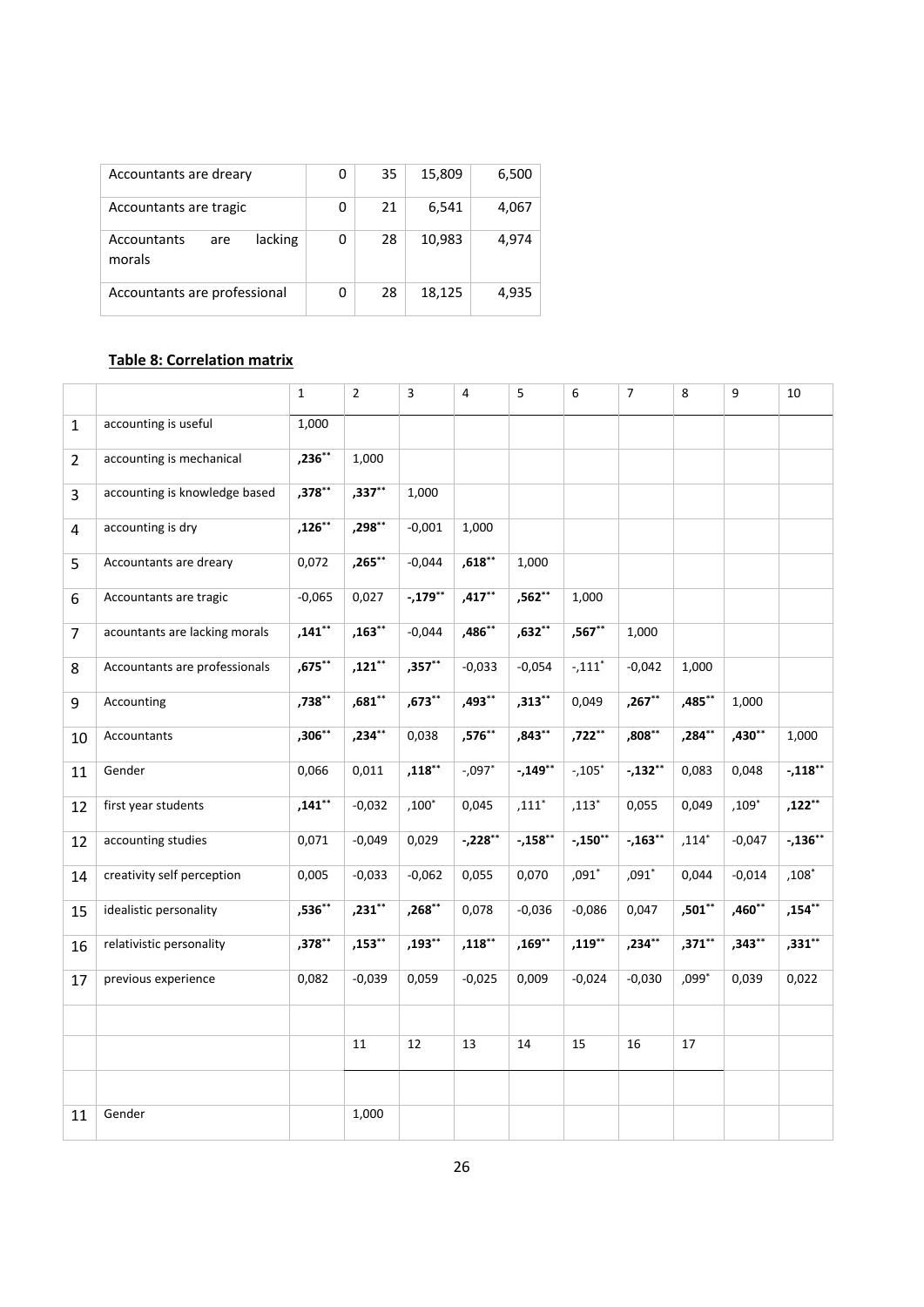| 12 | first year students            | $-0.013$  | 1,000     |           |                       |        |       |       |  |
|----|--------------------------------|-----------|-----------|-----------|-----------------------|--------|-------|-------|--|
| 12 | accounting studies             | $-0,045$  | 0,022     | 1,000     |                       |        |       |       |  |
| 14 | creativity self perception     | $-252**$  | 0,056     | $-0.016$  | 1,000                 |        |       |       |  |
| 15 | idealistic personality         | $,216***$ | $,127***$ | 0,057     | $-0.089$ <sup>*</sup> | 1,000  |       |       |  |
| 16 | relativistic personality       | $-0,003$  | ,142**    | 0,041     | $,092*$               | ,527** | 1     |       |  |
| 17 | previous experience            | $,111*$   | $,144***$ | $,136***$ | $-0,017$              | 0,066  | 0,051 | 1,000 |  |
|    |                                |           |           |           |                       |        |       |       |  |
|    | **. Significant levels at 0,01 |           |           |           |                       |        |       |       |  |
|    | *. Significant levels at 0,05  |           |           |           |                       |        |       |       |  |

**Table 9: Multiple regression on Accounting and Accountant stereotypes.**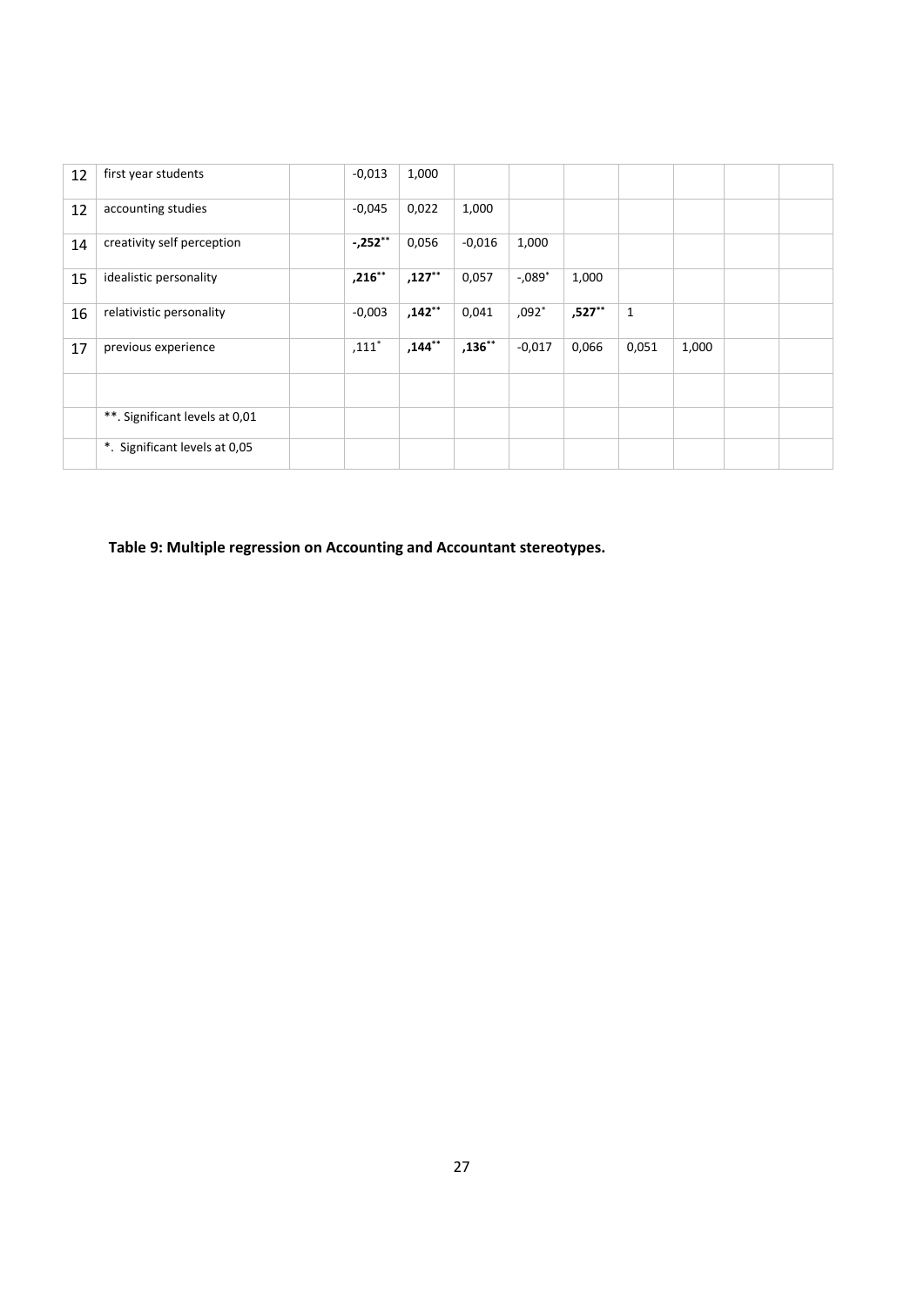|                               | accounting  | useful      | mechanic<br>al | knowledg<br>e based | dry         | Accountants | dreary      | tragic      | lacking<br>morals | professional |
|-------------------------------|-------------|-------------|----------------|---------------------|-------------|-------------|-------------|-------------|-------------------|--------------|
|                               | Coeff       | coeff       | Coeff          | coeff               | coeff       | Coeff       | coeff       | coeff       | Coeff             | Coeff        |
|                               | (t stat)    | (t stat)    | (t stat)       | (t stat)            | (t stat)    | (t stat)    | (t stat)    | (t stat)    | (t stat)          | (t stat)     |
| Account.<br>studies           | $-0,084**$  | 0,037       | $-0,081$       | 0,018               | $-0,246**$  | $-0,143**$  | $-0,154$ ** | $-0,159**$  | $-0,143**$        | 0,074        |
|                               | $(-2, 108)$ | (0,985)     | $(-1, 814)$    | (0,409)             | $(-5, 618)$ | $(-3, 385)$ | $(-3, 536)$ | $(-3, 636)$ | $(-3,300)$        | (1,929)      |
| working<br>experience         | 0,004       | 0,009       | $-0,017$       | 0,043               | $-0,032$    | $-0,065$    | $-0,053**$  | $-0,076$    | $-0,054$          | 0,005        |
|                               | $(-0, 102)$ | (0, 247)    | $(-0, 382)$    | (0, 965)            | $(-0, 723)$ | $(-1,508)$  | $(-1, 212)$ | $(-1, 719)$ | $(-1, 226)$       | (0, 138)     |
| gender                        | $-0,039$    | $-0,034$    | $-0,037$       | 0,067               | $-0,107**$  | $-0,103**$  | $-0,114**$  | $-0,055$    | $-0,103**$        | 0,010        |
|                               | $(-0, 922)$ | $(-0, 861)$ | $(-0, 789)$    | (1, 446)            | $(-2, 304)$ | $(-2, 317)$ | $(-2, 491)$ | $(-1, 187)$ | $(-2, 255)$       | (0, 235)     |
| first year<br>students        | 0,043       | 0,060       | $-0,066$       | 0,063               | 0,040       | $0,084**$   | $0.117**$   | $0,109**$   | 0,024             | $-0,031$     |
|                               | $(-1,055)$  | (1, 571)    | $(-1, 467)$    | (1, 424)            | (0,885)     | $-1,96$     | (2,647)     | (2, 457)    | (0, 548)          | $(-0, 793)$  |
| idealistic<br>personality     | $0,405**$   | $0,487**$   | $0,216**$      | $0,193**$           | 0,079       | 0,006       | $-0,143**$  | $-0,189**$  | $-0,078$          | $0,435**$    |
|                               | $(-8, 219)$ | (10, 487)   | (3,957)        | (3,578)             | (1,461)     | $(-0, 121)$ | $(-2,676)$  | $(-3, 513)$ | $(-1, 451)$       | (9, 163)     |
| relativistic<br>personality   | $0,120**$   | $0,114**$   | 0,039          | 0,083               | 0,062       | $0,307**$   | $0,216**$   | $0,189**$   | $0,273**$         | $0,145**$    |
|                               | $(-2, 486)$ | (2,525)     | (0, 729)       | (1, 576)            | (1, 174)    | $-6,03$     | (4, 122)    | (3,602)     | (5, 227)          | (3, 134)     |
| creativity self<br>perception | $-0,004$    | 0,032       | $-0,028$       | $-0,025$            | 0,000       | 0,031       | $-0,022$    | 0,016       | 0,006             | $0.097**$    |
|                               | $(-0,095)$  | (0,808)     | $(-0,614)$     | $(-0, 545)$         | (0,001)     | (0,716)     | $(-0, 484)$ | (0, 343)    | (0, 131)          | (2, 442)     |
| N                             | 491         | 491         | 491            | 491                 | 491         | 491         | 491         | 491         | 491               | 491          |
| R                             | 0,484       | 0,567       | 0,247          | 0,293               | 0,285       | 0,385       | 0,307       | 0,296       | 0,314             | 0,539        |
| R square                      | 0,234       | 0,321       | 0,061          | 0,086               | 0,081       | 0,148       | 0,094       | 0,088       | 0,099             | 0,291        |
| F                             | 21,106      | 32,680      | 4,492          | 6,467               | 6,122       | 11,992      | 7,170       | 6,645       | 7,571             | 28,309       |
| sig                           | 0,000       | 0,000       | 0,000          | 0,000               | 0,000       | 0,000       | 0,000       | 0,000       | 0,000             | 0,000        |

## **Table 10: Descriptive statistics**

|                                |              | N   | Mean  | Std.<br><b>Deviation</b> | St. Error | 95%<br>interval for mean | Confidence     | Min   | Max   |
|--------------------------------|--------------|-----|-------|--------------------------|-----------|--------------------------|----------------|-------|-------|
|                                |              |     |       |                          |           | Lower<br>Bound           | Upper<br>Bound |       |       |
| <b>Accounting is</b><br>useful | situacionist | 192 | 22,04 | 3,73                     | 0,27      | 21,51                    | 22,57          | 10,00 | 28,00 |
|                                | absolutist   | 103 | 21,61 | 4,05                     | 0,40      | 20,82                    | 22,40          | 10,00 | 28,00 |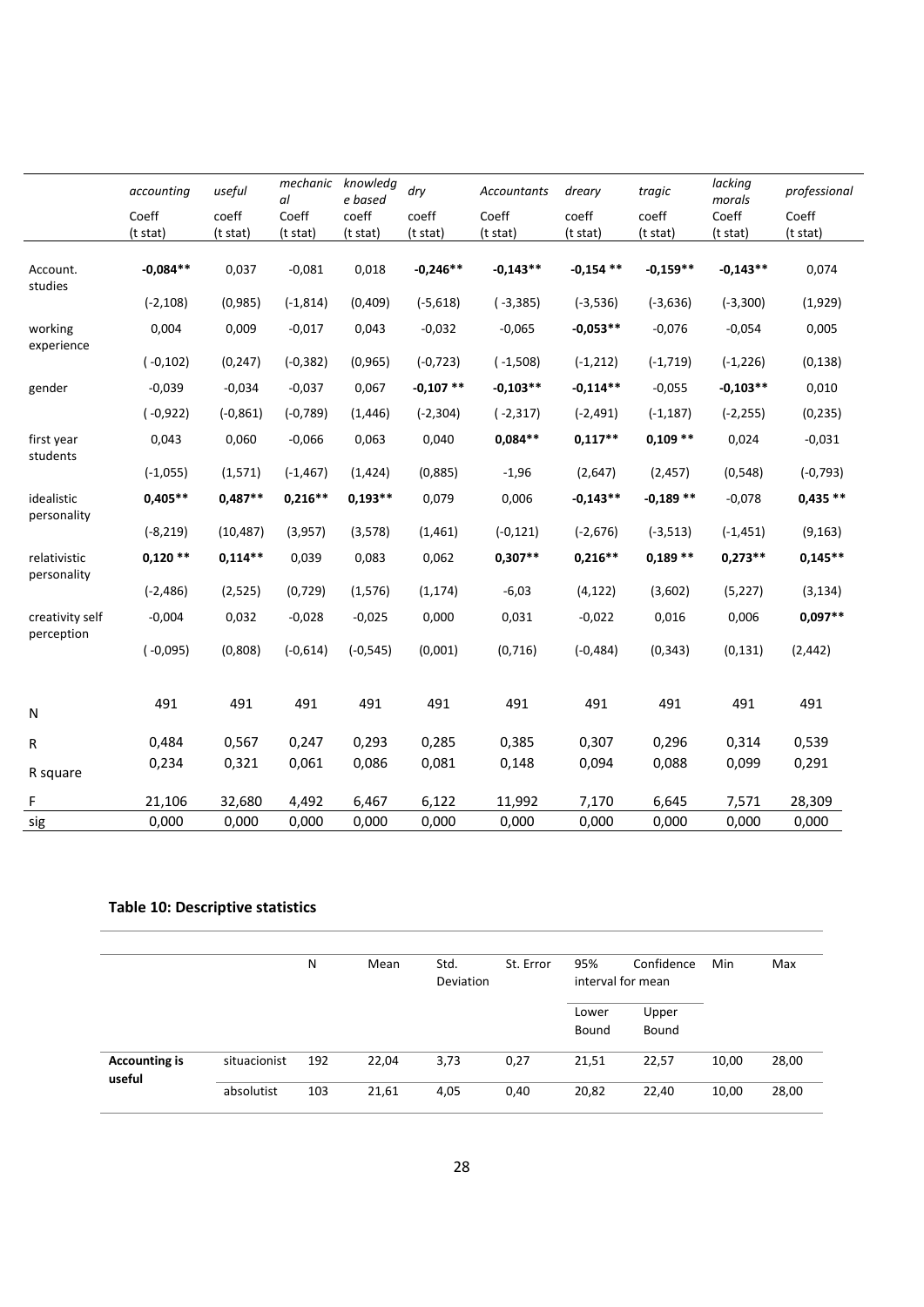|                                     | subjetivist  | 87  | 20,64 | 4,13 | 0,44 | 19,76 | 21,52 | 11,00 | 28,00 |
|-------------------------------------|--------------|-----|-------|------|------|-------|-------|-------|-------|
|                                     | exceptionist | 134 | 17,34 | 7,39 | 0,64 | 16,08 | 18,60 | 0,00  | 28,00 |
|                                     | Total        | 516 | 20,50 | 5,39 | 0,24 | 20,03 | 20,96 | 0,00  | 28,00 |
| accounting is<br>mechanical         | situacionist | 192 | 15,87 | 3,61 | 0,26 | 15,35 | 16,38 | 3,00  | 21,00 |
|                                     | absolutist   | 103 | 15,53 | 3,74 | 0,37 | 14,80 | 16,26 | 3,00  | 21,00 |
|                                     | subjetivist  | 87  | 14,57 | 3,63 | 0,39 | 13,80 | 15,35 | 0,00  | 21,00 |
|                                     | exceptionist | 134 | 14,14 | 4,39 | 0,38 | 13,39 | 14,89 | 0,00  | 21,00 |
|                                     | Total        | 516 | 15,13 | 3,92 | 0,17 | 14,79 | 15,47 | 0,00  | 21,00 |
| accounting is                       | situacionist | 192 | 22,19 | 3,69 | 0,27 | 21,67 | 22,72 | 4,00  | 28,00 |
| knowledge based                     | absolutist   | 103 | 21,09 | 4,16 | 0,41 | 20,28 | 21,90 | 4,00  | 28,00 |
|                                     | subjetivist  | 87  | 21,03 | 3,66 | 0,39 | 20,25 | 21,81 | 13,00 | 28,00 |
|                                     | exceptionist | 134 | 19,59 | 5,21 | 0,45 | 18,70 | 20,48 | 0,00  | 28,00 |
|                                     | Total        | 516 | 21,10 | 4,33 | 0,19 | 20,73 | 21,48 | 0,00  | 28,00 |
| accounting is dry                   | situacionist | 192 | 7,01  | 3,76 | 0,27 | 6,48  | 7,55  | 2,00  | 14,00 |
|                                     | absolutist   | 103 | 6,93  | 4,15 | 0,41 | 6,12  | 7,74  | 2,00  | 14,00 |
|                                     | subjetivist  | 87  | 7,91  | 3,69 | 0,40 | 7,12  | 8,69  | 2,00  | 14,00 |
|                                     | exceptionist | 134 | 6,72  | 3,56 | 0,31 | 6,11  | 7,33  | 0,00  | 14,00 |
|                                     | Total        | 516 | 7,07  | 3,79 | 0,17 | 6,74  | 7,40  | 0,00  | 14,00 |
| <b>Accountants are</b><br>dreary    | situacionist | 192 | 15,54 | 6,09 | 0,44 | 14,67 | 16,41 | 5,00  | 35,00 |
|                                     | absolutist   | 103 | 14,08 | 6,76 | 0,67 | 12,76 | 15,40 | 5,00  | 35,00 |
|                                     | subjetivist  | 87  | 18,34 | 6,30 | 0,68 | 17,00 | 19,68 | 5,00  | 35,00 |
|                                     | exceptionist | 134 | 15,88 | 6,56 | 0,57 | 14,76 | 17,01 | 0,00  | 35,00 |
|                                     | Total        | 516 | 15,81 | 6,50 | 0,29 | 15,25 | 16,37 | 0,00  | 35,00 |
| <b>Accountants</b> are<br>tragic    | situacionist | 192 | 6,29  | 3,80 | 0,27 | 5,75  | 6,83  | 2,00  | 21,00 |
|                                     | absolutist   | 103 | 5,69  | 4,14 | 0,41 | 4,88  | 6,50  | 2,00  | 21,00 |
|                                     | subjetivist  | 87  | 7,73  | 4,19 | 0,45 | 6,84  | 8,62  | 3,00  | 19,00 |
|                                     | exceptionist | 134 | 6,78  | 4,14 | 0,36 | 6,07  | 7,49  | 0,00  | 21,00 |
|                                     | Total        | 516 | 6,54  | 4,07 | 0,18 | 6,19  | 6,89  | 0,00  | 21,00 |
| acountants<br>are<br>lacking morals | situacionist | 192 | 10,82 | 4,67 | 0,34 | 10,15 | 11,48 | 4,00  | 28,00 |
|                                     | absolutist   | 103 | 9,96  | 4,89 | 0,48 | 9,00  | 10,91 | 3,00  | 25,00 |
|                                     | subjetivist  | 87  | 12,82 | 4,73 | 0,51 | 11,81 | 13,83 | 4,00  | 26,00 |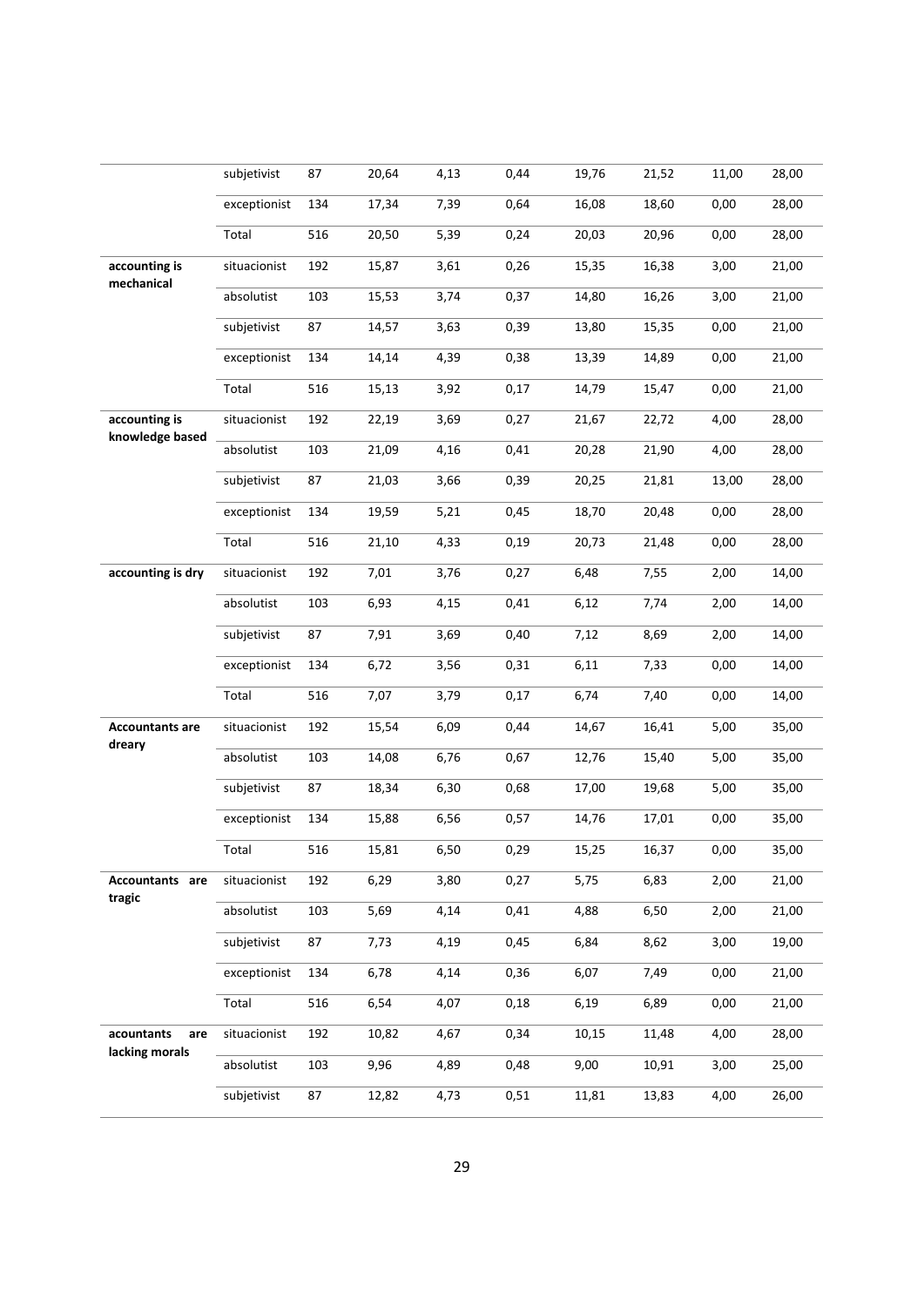|                                           | exceptionist | 134 | 10,82 | 5,35 | 0,46 | 9,91  | 11,74 | 0,00  | 23,00 |
|-------------------------------------------|--------------|-----|-------|------|------|-------|-------|-------|-------|
|                                           | Total        | 516 | 10,98 | 4,97 | 0,22 | 10,55 | 11,41 | 0,00  | 28,00 |
| <b>Accountants</b><br>are<br>professional | situacionist | 192 | 19,54 | 3,87 | 0,28 | 18,99 | 20,09 | 10,00 | 28,00 |
|                                           | absolutist   | 103 | 18,64 | 4,29 | 0,42 | 17,80 | 19,48 | 9,00  | 28,00 |
|                                           | subjetivist  | 87  | 18,18 | 3,33 | 0,36 | 17,46 | 18,89 | 6,00  | 25,00 |
|                                           | exceptionist | 134 | 15,66 | 6,50 | 0,56 | 14,55 | 16,77 | 0,00  | 28,00 |
|                                           | Total        | 516 | 18,12 | 4,94 | 0,22 | 17,70 | 18,55 | 0,00  | 28,00 |

## **Table 12: ANOVA analysis results**

| <b>ANOVA</b>                  |                |           |                |         |        |       |
|-------------------------------|----------------|-----------|----------------|---------|--------|-------|
|                               |                | of<br>Sum | gl             | Mean    | F      | Sig.  |
|                               |                | Squares   |                | Square  |        |       |
| accounting is useful          | Between groups | 1921,392  | 3              | 640,464 | 25,135 | 0,000 |
|                               | Within groups  | 13046,464 | 512            | 25,481  |        |       |
|                               | Total          | 14967,856 | 515            |         |        |       |
| accounting is rmechanical     | Between groups | 278,994   | 3              | 92,998  | 6,250  | 0,000 |
|                               | Within groups  | 7618,336  | 512            | 14,880  |        |       |
|                               | Total          | 7897,330  | 515            |         |        |       |
| accounting is knowledge based | Between groups | 535,099   | $\overline{3}$ | 178,366 | 10,001 | 0,000 |
|                               | Within groups  | 9131,275  | 512            | 17,835  |        |       |
|                               | Total          | 9666,373  | 515            |         |        |       |
| accounting is dry             | Between groups | 80,072    | 3              | 26,691  | 1,870  | 0,134 |
|                               | Within groups  | 7309,084  | 512            | 14,276  |        |       |
|                               | Total          | 7389,155  | 515            |         |        |       |
| <b>Accountants are dreary</b> | Between groups | 880,770   | 3              | 293,590 | 7,201  | 0,000 |
|                               | Within groups  | 20874,873 | 512            | 40,771  |        |       |
|                               | Total          | 21755,643 | 515            |         |        |       |
| <b>Accountants are tragic</b> | Between groups | 217,332   | 3              | 72,444  | 4,469  | 0,004 |
|                               | Within groups  | 8298,966  | 512            | 16,209  |        |       |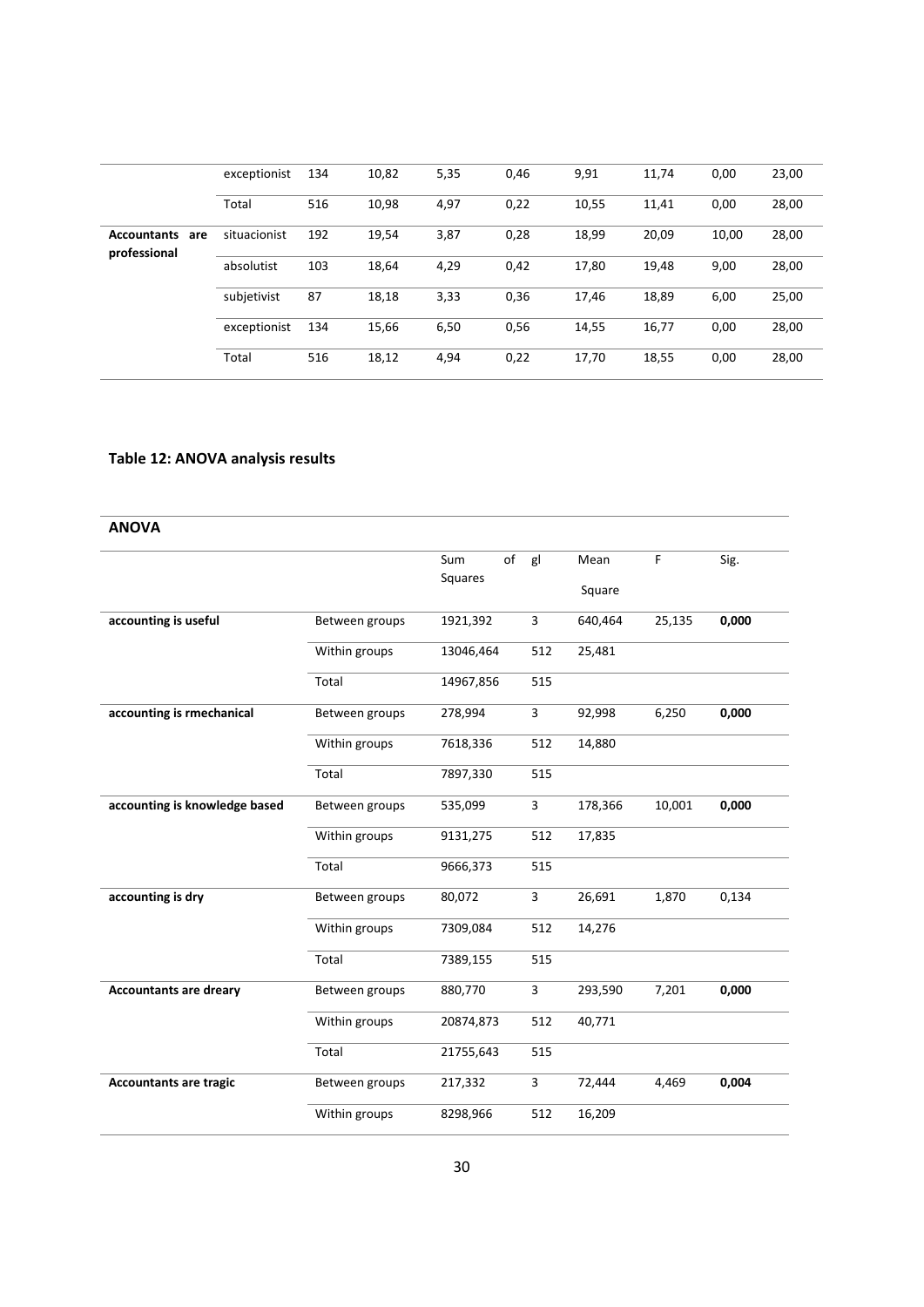|                                     | Total          | 8516,297  | 515 |         |        |       |
|-------------------------------------|----------------|-----------|-----|---------|--------|-------|
| acountants are lacking morals       | Between groups | 409,898   | 3   | 136,633 | 5,673  | 0,001 |
|                                     | Within groups  | 12331,996 | 512 | 24,086  |        |       |
|                                     | Total          | 12741,894 | 515 |         |        |       |
| <b>Accountants are professional</b> | Between groups | 1229,031  | 3   | 409,677 | 18.540 | 0,000 |
|                                     | Within groups  | 11313,810 | 512 | 22,097  |        |       |
|                                     | Total          | 12542,840 | 515 |         |        |       |

**Table 13: Post-hoc test**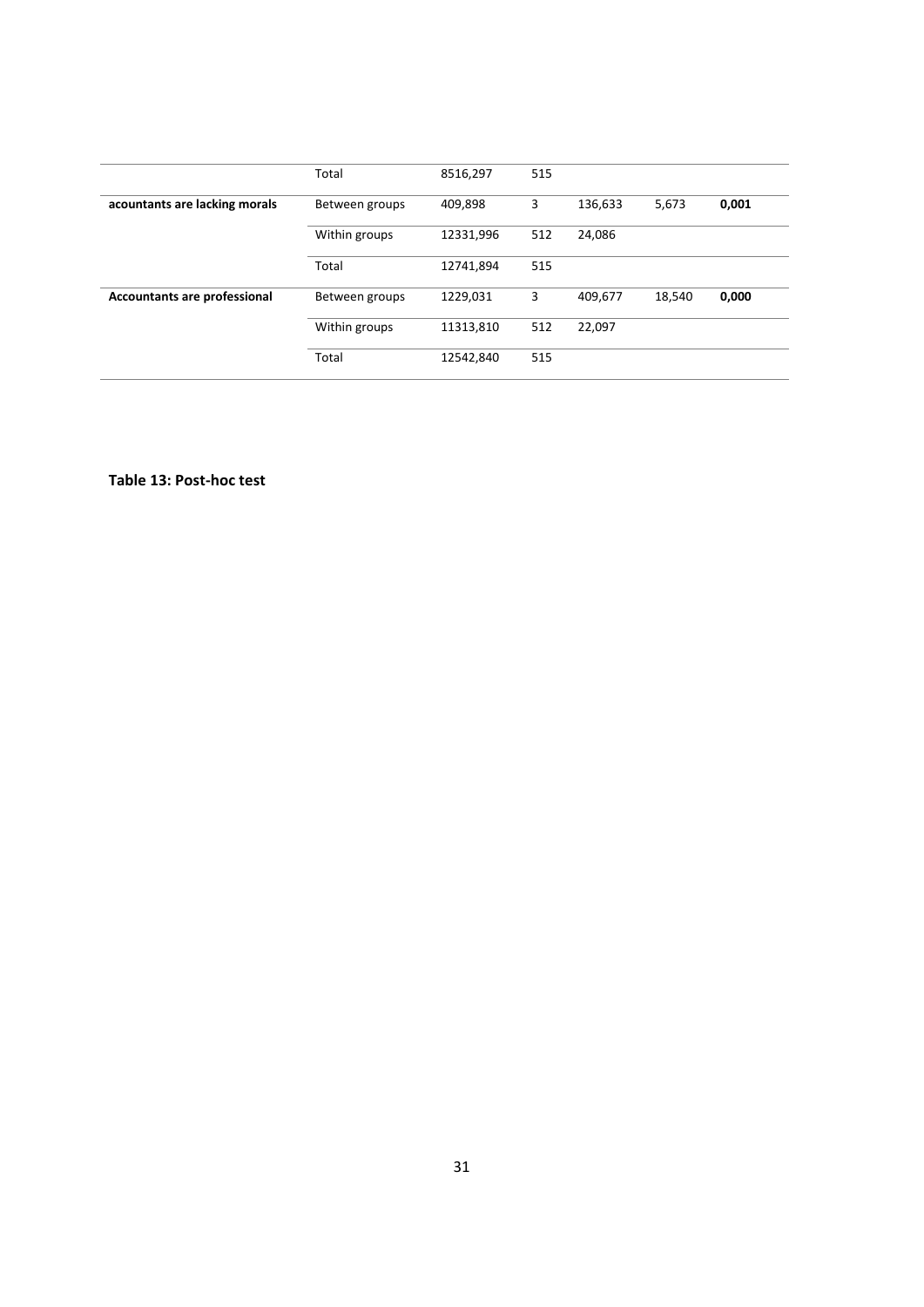| <b>Post Hoc Test</b>             |              |              |                                |           |      |
|----------------------------------|--------------|--------------|--------------------------------|-----------|------|
|                                  |              |              | Mean<br>differences<br>$(I-J)$ | Std Error | Sig. |
| accounting is useful             | situacionist | absolutist   | 0,43                           | 0,62      | 0,90 |
|                                  |              | subjetivist  | 1,40                           | 0,65      | 0,14 |
|                                  |              | exceptionist | $4,69*$                        | 0,57      | 0,00 |
|                                  | absolutist   | situacionist | $-0,43$                        | 0,62      | 0,90 |
|                                  |              | subjetivist  | 0,96                           | 0,74      | 0,56 |
|                                  |              | exceptionist | $4,27*$                        | 0,66      | 0,00 |
|                                  | subjetivist  | situacionist | $-1,40$                        | 0,65      | 0,14 |
|                                  |              | absolutist   | $-0,96$                        | 0,74      | 0,56 |
|                                  |              | exceptionist | $3,30*$                        | 0,70      | 0,00 |
|                                  | exceptionist | situacionist | $-4,69*$                       | 0,57      | 0,00 |
|                                  |              | absolutist   | $-4,26*$                       | 0,66      | 0,00 |
|                                  |              | subjetivist  | $-3,30*$                       | 0,70      | 0,00 |
| accounting is rmechanical        | situacionist | absolutist   | 0,34                           | 0,47      | 0,89 |
|                                  |              | subjetivist  | $1,29*$                        | 0,50      | 0,05 |
|                                  |              | exceptionist | $1,72*$                        | 0,43      | 0,00 |
|                                  | absolutist   | situacionist | $-0,34$                        | 0,47      | 0,89 |
|                                  |              | subjetivist  | 0,96                           | 0,56      | 0,32 |
|                                  |              | exceptionist | $1,38*$                        | 0,51      | 0,03 |
|                                  | subjetivist  | situacionist | $-1,29"$                       | 0,50      | 0,05 |
|                                  |              | absolutist   | -0,96                          | 0,56      | 0,32 |
|                                  |              | exceptionist | 0,43                           | 0,53      | 0,85 |
|                                  | exceptionist | situacionist | $-1,72"$                       | 0,43      | 0,00 |
|                                  |              | absolutist   | $-1,38*$                       | 0,51      | 0,03 |
|                                  |              | subjetivist  | $-0,43$                        | 0,53      | 0,85 |
| accounting is knowlegde<br>based | situacionist | absolutist   | 1,10                           | 0,52      | 0,14 |
|                                  |              | subjetivist  | 1,16                           | 0,55      | 0,14 |
|                                  |              | exceptionist | $2,60*$                        | 0,48      | 0,00 |
|                                  | absolutist   | situacionist | $-1,10$                        | 0,52      | 0,14 |
|                                  |              | subjetivist  | 0,06                           | 0,61      | 1,00 |
|                                  |              | exceptionist | $1,49*$                        | 0,55      | 0,04 |
|                                  | subjetivist  | situacionist | $-1,16$                        | 0,55      | 0,14 |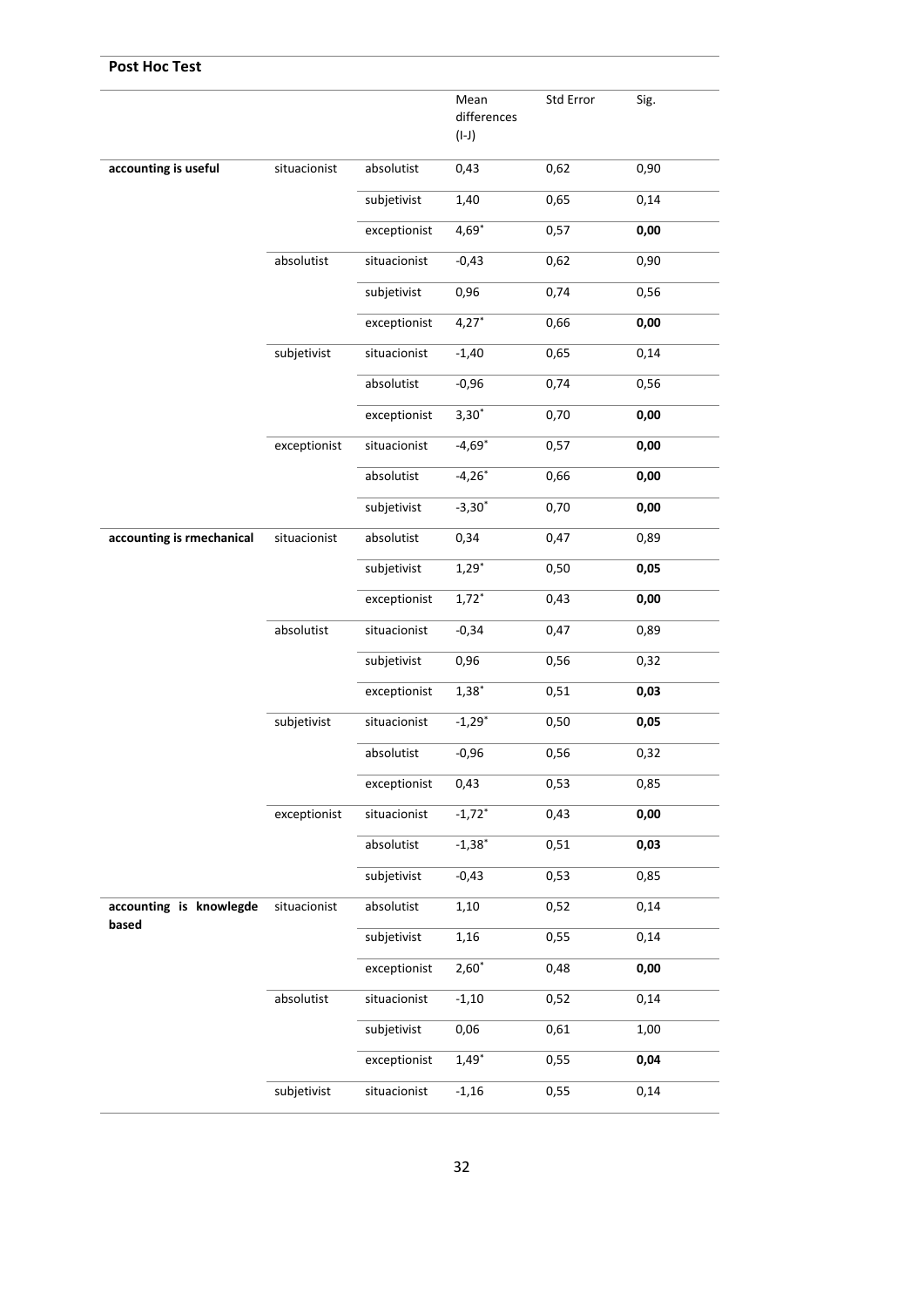|                               |              | absolutist   | $-0,06$              | 0,61 | 1,00 |
|-------------------------------|--------------|--------------|----------------------|------|------|
|                               |              | exceptionist | 1,44                 | 0,58 | 0,07 |
|                               | exceptionist | situacionist | $-2,60*$             | 0,48 | 0,00 |
|                               |              | absolutist   | $-1,49*$             | 0,55 | 0,04 |
|                               |              | subjetivist  | $-1,44$              | 0,58 | 0,07 |
| accounting is dry             | situacionist | absolutist   | 0,08                 | 0,46 | 1,00 |
|                               |              | subjetivist  | $-0,89$              | 0,49 | 0,26 |
|                               |              | exceptionist | 0,29                 | 0,43 | 0,90 |
|                               | absolutist   | situacionist | $-0,08$              | 0,46 | 1,00 |
|                               |              | subjetivist  | $-0,98$              | 0,55 | 0,29 |
|                               |              | exceptionist | 0,21                 | 0,50 | 0,97 |
|                               | subjetivist  | situacionist | 0,89                 | 0,49 | 0,26 |
|                               |              | absolutist   | 0,98                 | 0,55 | 0,29 |
|                               |              | exceptionist | 1,19                 | 0,52 | 0,10 |
|                               | exceptionist | situacionist | $-0,29$              | 0,43 | 0,90 |
|                               |              | absolutist   | $-0,21$              | 0,50 | 0,97 |
|                               |              | subjetivist  | $-1,19$              | 0,52 | 0,10 |
| <b>Accountants are dreary</b> | situacionist | absolutist   | 1,46                 | 0,78 | 0,24 |
|                               |              | subjetivist  | $-2,80^*$            | 0,83 | 0,00 |
|                               |              | exceptionist | $-0,35$              | 0,72 | 0,96 |
|                               | absolutist   | situacionist | $-1,46$              | 0,78 | 0,24 |
|                               |              | subjetivist  | $-4,26*$             | 0,93 | 0,00 |
|                               |              | exceptionist | $-1,81$              | 0,84 | 0,14 |
|                               | subjetivist  | situacionist | $2,80*$              | 0,83 | 0,00 |
|                               |              | absolutist   | $4,26*$              | 0,93 | 0,00 |
|                               |              | exceptionist | $2,45*$              | 0,88 | 0,03 |
|                               | exceptionist | situacionist | 0,35                 | 0,72 | 0,96 |
|                               |              | absolutist   | 1,81                 | 0,84 | 0,14 |
|                               |              | subjetivist  | $-2,45$ <sup>*</sup> | 0,88 | 0,03 |
| <b>Accountants are tragic</b> | situacionist | absolutist   | 0,60                 | 0,49 | 0,61 |
|                               |              | subjetivist  | $-1,43*$             | 0,52 | 0,03 |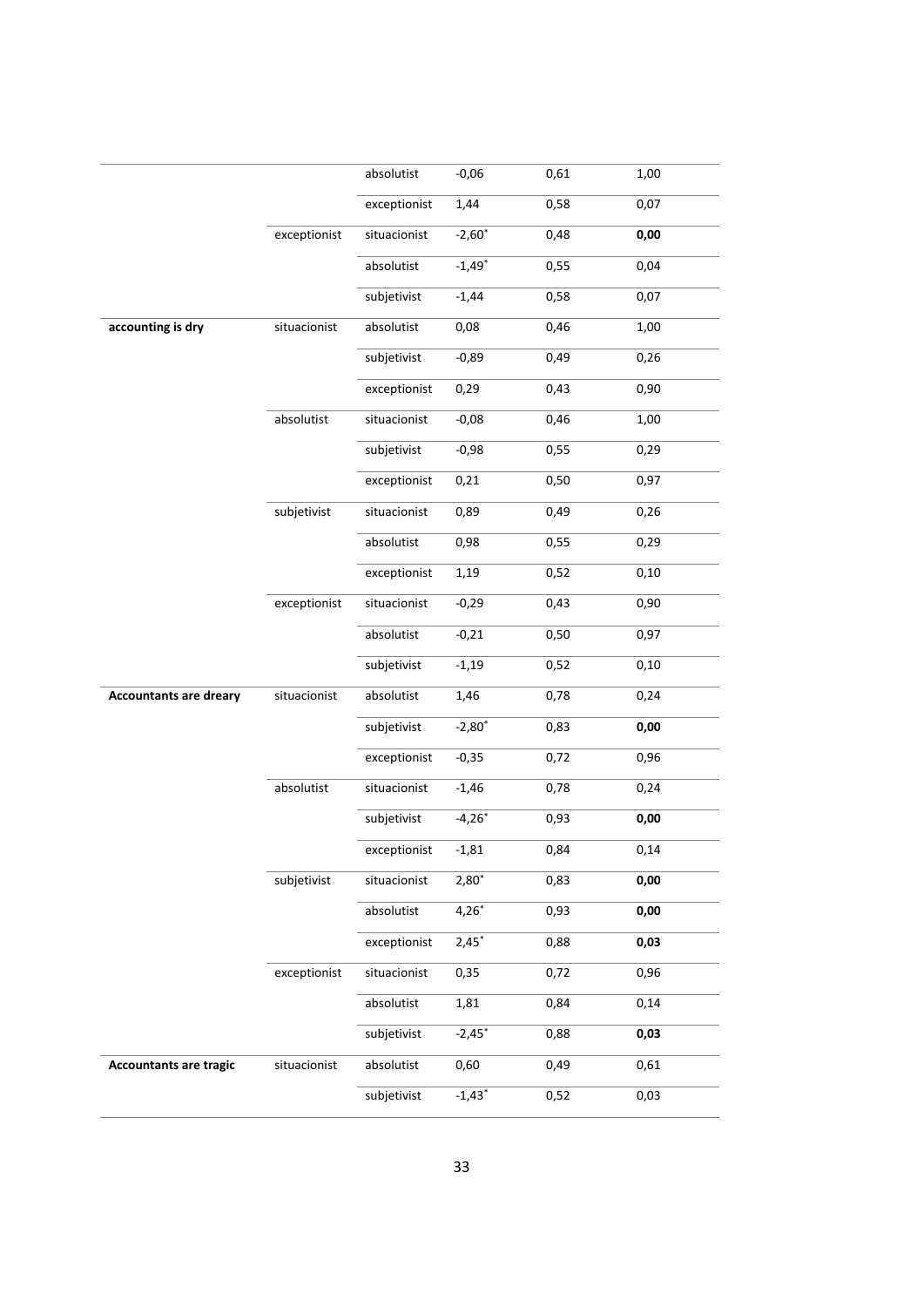|                                                   |              | exceptionist | $-0,49$   | 0,45 | 0,71 |
|---------------------------------------------------|--------------|--------------|-----------|------|------|
|                                                   | absolutist   | situacionist | $-0,60$   | 0,49 | 0,61 |
|                                                   |              | subjetivist  | $-2,04*$  | 0,59 | 0,00 |
|                                                   |              | exceptionist | $-1,09$   | 0,53 | 0,17 |
|                                                   | subjetivist  | situacionist | $1,43*$   | 0,52 | 0,03 |
|                                                   |              | absolutist   | $2,04*$   | 0,59 | 0,00 |
|                                                   |              | exceptionist | 0,95      | 0,55 | 0,31 |
|                                                   | exceptionist | situacionist | 0,49      | 0,45 | 0,71 |
|                                                   |              | absolutist   | 1,09      | 0,53 | 0,17 |
|                                                   |              | subjetivist  | $-0,95$   | 0,55 | 0,31 |
| lacking<br>acountants<br>are<br>morals            | situacionist | absolutist   | 0,86      | 0,60 | 0,48 |
|                                                   |              | subjetivist  | $-2,00^*$ | 0,63 | 0,01 |
|                                                   |              | exceptionist | $-0,01$   | 0,55 | 1,00 |
|                                                   | absolutist   | situacionist | $-0,86$   | 0,60 | 0,48 |
|                                                   |              | subjetivist  | $-2,85*$  | 0,71 | 0,00 |
|                                                   |              | exceptionist | $-0,86$   | 0,64 | 0,54 |
|                                                   | subjetivist  | situacionist | $2,00^*$  | 0,63 | 0,01 |
|                                                   |              | absolutist   | 2,859*    | 0,71 | 0,00 |
|                                                   |              | exceptionist | $1,99*$   | 0,68 | 0,02 |
|                                                   | exceptionist | situacionist | 0,01      | 0,55 | 1,00 |
|                                                   |              | absolutist   | 0,86      | 0,64 | 0,54 |
|                                                   |              | subjetivist  | $-1,99"$  | 0,68 | 0,02 |
| <b>Accountants</b><br>are<br>are<br>professionals | situacionist | absolutist   | 0,90      | 0,57 | 0,40 |
|                                                   |              | subjetivist  | 1,37      | 0,61 | 0,11 |
|                                                   |              | exceptionist | $3,88*$   | 0,53 | 0,00 |
|                                                   | absolutist   | situacionist | $-0,90$   | 0,57 | 0,40 |
|                                                   |              | subjetivist  | 0,47      | 0,68 | 0,90 |
|                                                   |              | exceptionist | $2,98*$   | 0,62 | 0,00 |
|                                                   | subjetivist  | situacionist | $-1,37$   | 0,61 | 0,11 |
|                                                   |              | absolutist   | $-0,47$   | 0,68 | 0,90 |
|                                                   |              | exceptionist | $2,51*$   | 0,65 | 0,00 |